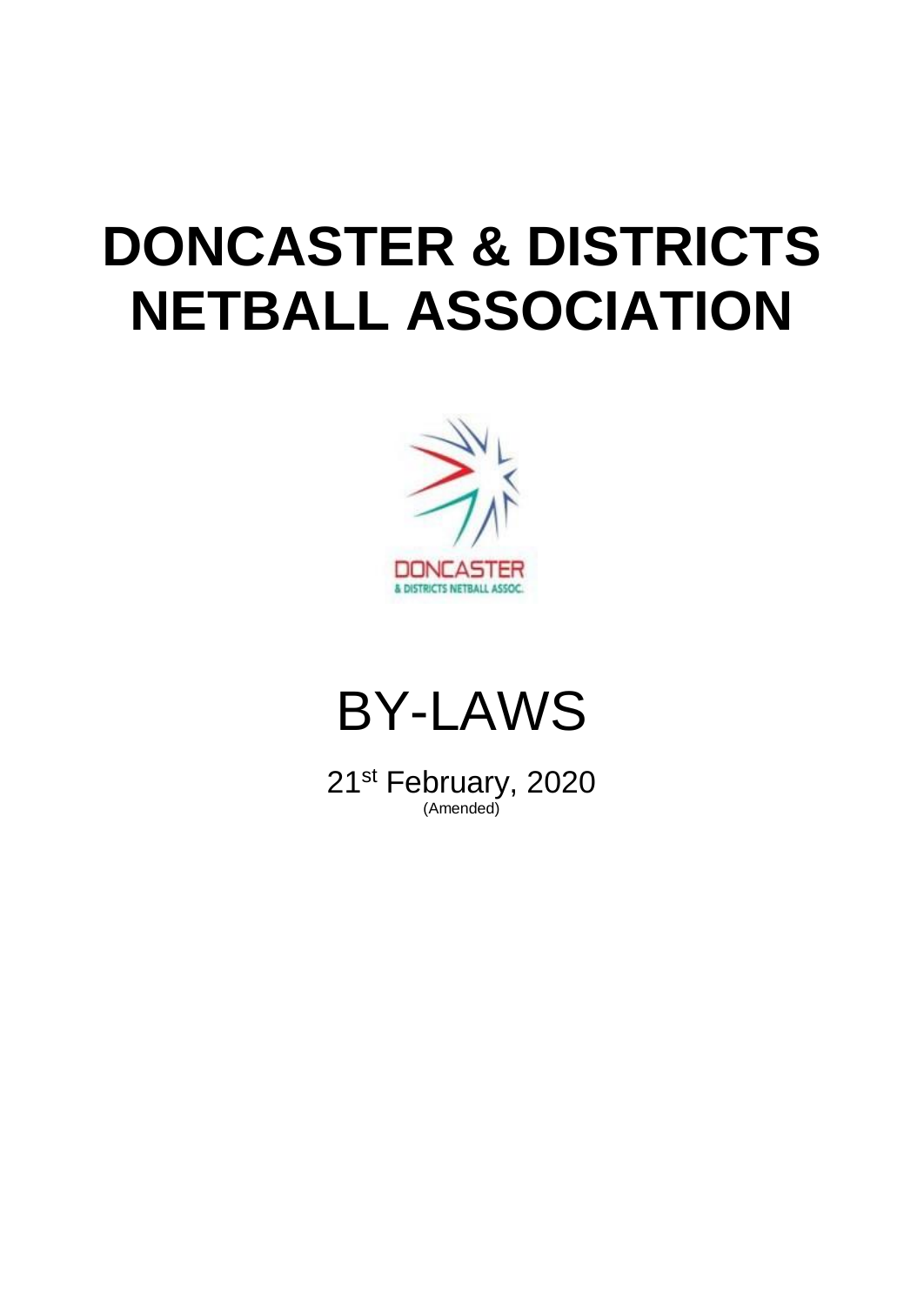

# **CONTENTS PAGE**

| 1<br>$\boldsymbol{2}$<br>3<br>4<br>5<br>6<br>7<br>8<br>9<br>10<br>11<br>12<br>13<br>14<br>15<br>16<br>17<br>18<br>19<br>20<br>21<br>22<br>23<br>24<br>25<br>26<br>27<br>28<br>29<br>30 | <b>Club Delegate Meeting</b><br>Correspondence<br>Finance<br>3.1 Fees<br><b>Information to Clubs</b><br>Registration<br>Grading<br><b>Player Dress Code</b><br><b>Conduct of Matches</b><br>The role of the captain<br><b>Contact with Umpires</b><br>Scoring<br><b>Progressive Ladders</b><br>Qualifying players<br><b>Finals</b><br>Cancellations<br><b>Umpires</b><br><b>Risk Management</b><br>23.1 Injury/Blood Rule<br>23.2 First Aid<br>23.3 Pre-match checklist<br>23.4 Pregnancy<br>23.5 Weather<br>23.6 Smoke Free policy<br>23.7 Sun Protection<br>23.8 Drug policy<br>23.9 Codes of Conduct<br>23.10 Social Networking<br>Multiculturalism<br>Sponsorship<br>Complaints procedure<br><b>Protests</b><br>Special circumstances<br>Indemnity | 3.2 Reimbursements/Fees<br><b>Netball Victoria Membership</b><br>Age Requirements and Male participation<br>Team Official and Bench/player procedures<br>Discipline of team officials and bench players<br>Courses and other opportunities<br>Accreditation, Qualifications and requirements<br>23.11 Photography and video footage policy<br>Grievance and Disciplinary procedure | 4<br>4<br>$\overline{\mathbf{4}}$<br>$\overline{\mathbf{4}}$<br>$\overline{\mathbf{4}}$<br>$\overline{\mathbf{4}}$<br>5<br>5<br>6<br>8<br>10<br>10<br>12<br>12<br>12<br>13<br>12<br>14<br>14<br>14<br>16<br>16<br>16<br>16<br>17<br>17<br>17<br>17<br>17<br>17<br>19<br>19<br>19<br>19<br>19<br>19<br>22<br>22<br>22<br>22<br>22<br>22<br>23 |
|----------------------------------------------------------------------------------------------------------------------------------------------------------------------------------------|--------------------------------------------------------------------------------------------------------------------------------------------------------------------------------------------------------------------------------------------------------------------------------------------------------------------------------------------------------------------------------------------------------------------------------------------------------------------------------------------------------------------------------------------------------------------------------------------------------------------------------------------------------------------------------------------------------------------------------------------------------|------------------------------------------------------------------------------------------------------------------------------------------------------------------------------------------------------------------------------------------------------------------------------------------------------------------------------------------------------------------------------------|----------------------------------------------------------------------------------------------------------------------------------------------------------------------------------------------------------------------------------------------------------------------------------------------------------------------------------------------|
|                                                                                                                                                                                        | Appendix 1                                                                                                                                                                                                                                                                                                                                                                                                                                                                                                                                                                                                                                                                                                                                             | Bench area on courts                                                                                                                                                                                                                                                                                                                                                               | 24                                                                                                                                                                                                                                                                                                                                           |
|                                                                                                                                                                                        | <b>Appendix 2</b>                                                                                                                                                                                                                                                                                                                                                                                                                                                                                                                                                                                                                                                                                                                                      | Rules 9.3.1 International Rules of Netball (October 2015)                                                                                                                                                                                                                                                                                                                          | 25                                                                                                                                                                                                                                                                                                                                           |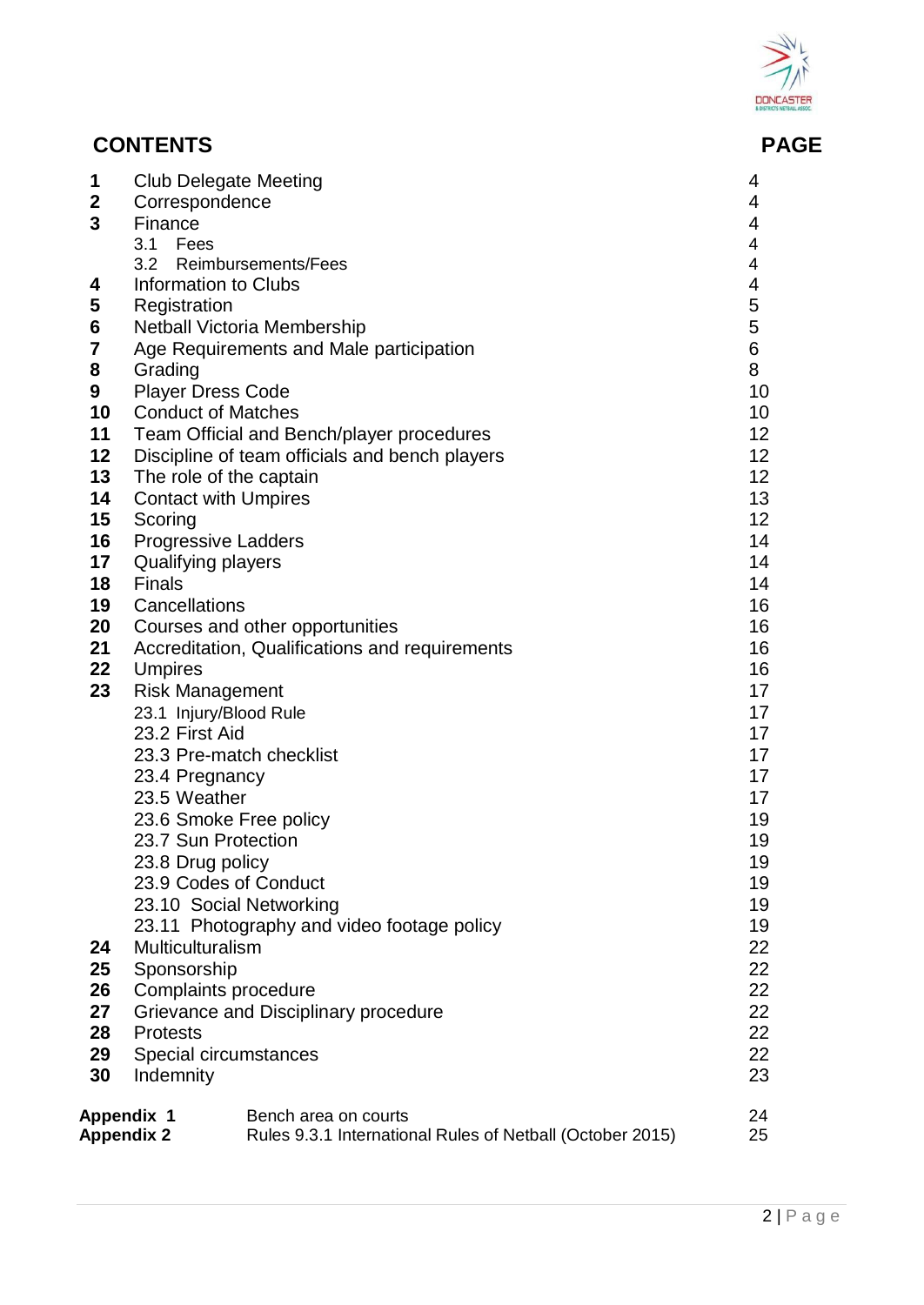

# **DEFINITIONS**

| <b>Association:</b>                          | The Doncaster and Districts Netball Association.                                                                                                                                                                                                                                                                                       |  |  |
|----------------------------------------------|----------------------------------------------------------------------------------------------------------------------------------------------------------------------------------------------------------------------------------------------------------------------------------------------------------------------------------------|--|--|
| Club:                                        | Clubs include all affiliated clubs.                                                                                                                                                                                                                                                                                                    |  |  |
| <b>Club Delegate:</b>                        | A representative of the Club or Team who liaises with the<br>Committee.                                                                                                                                                                                                                                                                |  |  |
| <b>Committee:</b><br><b>DDNA:</b>            | The Committee is comprised of members of the Association who<br>are elected to committee positions as per the Constitution.<br>Doncaster and Districts Netball Association.                                                                                                                                                            |  |  |
| <b>Fill-in Player:</b>                       | A player who does not regularly commit to playing every week<br>with that team but is taking the court because the team is short<br>of players for whatever reason.                                                                                                                                                                    |  |  |
| <b>First Named Team:</b>                     | The team who is listed on the left side of the official score sheet.                                                                                                                                                                                                                                                                   |  |  |
| <b>Ineligible Player:</b>                    | Is a player who is not entitled to participate in a game, which<br>may include a player who has not qualified or a player not<br>eligible to play in that age section.                                                                                                                                                                 |  |  |
| <b>Night Competition:</b>                    | Includes the Tuesday and Wednesday night competitions run by<br>the Association.                                                                                                                                                                                                                                                       |  |  |
| <b>Regular Player:</b>                       | A regular player commits to play with the team on a consistent<br>and systematic basis by:<br>registering on the team registration form before the<br>commencement of the season; or<br>subsequently becomes registered with that team; or<br>$\mathbf{L}$<br>has qualified by playing three or more games for that<br>$\Box$<br>team. |  |  |
| <b>Representative</b><br><b>Competition:</b> | Includes players selected to play for a Doncaster team<br>representing the Association at the State Netball Hockey Centre,<br>Waverley Competition or other selective entry team or<br>competition.                                                                                                                                    |  |  |
| Team:                                        | Is a team which is not affiliated with a governing Club at either<br>the night Competition or the DDNA's Saturday Competition.                                                                                                                                                                                                         |  |  |
| <b>Umpires:</b>                              | The umpires control a match according to the Rules and decide<br>any matter not covered by them. Their decisions are final and<br>are given without appeal.                                                                                                                                                                            |  |  |
| <b>Primary Care Person:</b>                  | On Competition day this means Coach/Team Manager of team<br>involved and Umpires Supervisor                                                                                                                                                                                                                                            |  |  |
|                                              |                                                                                                                                                                                                                                                                                                                                        |  |  |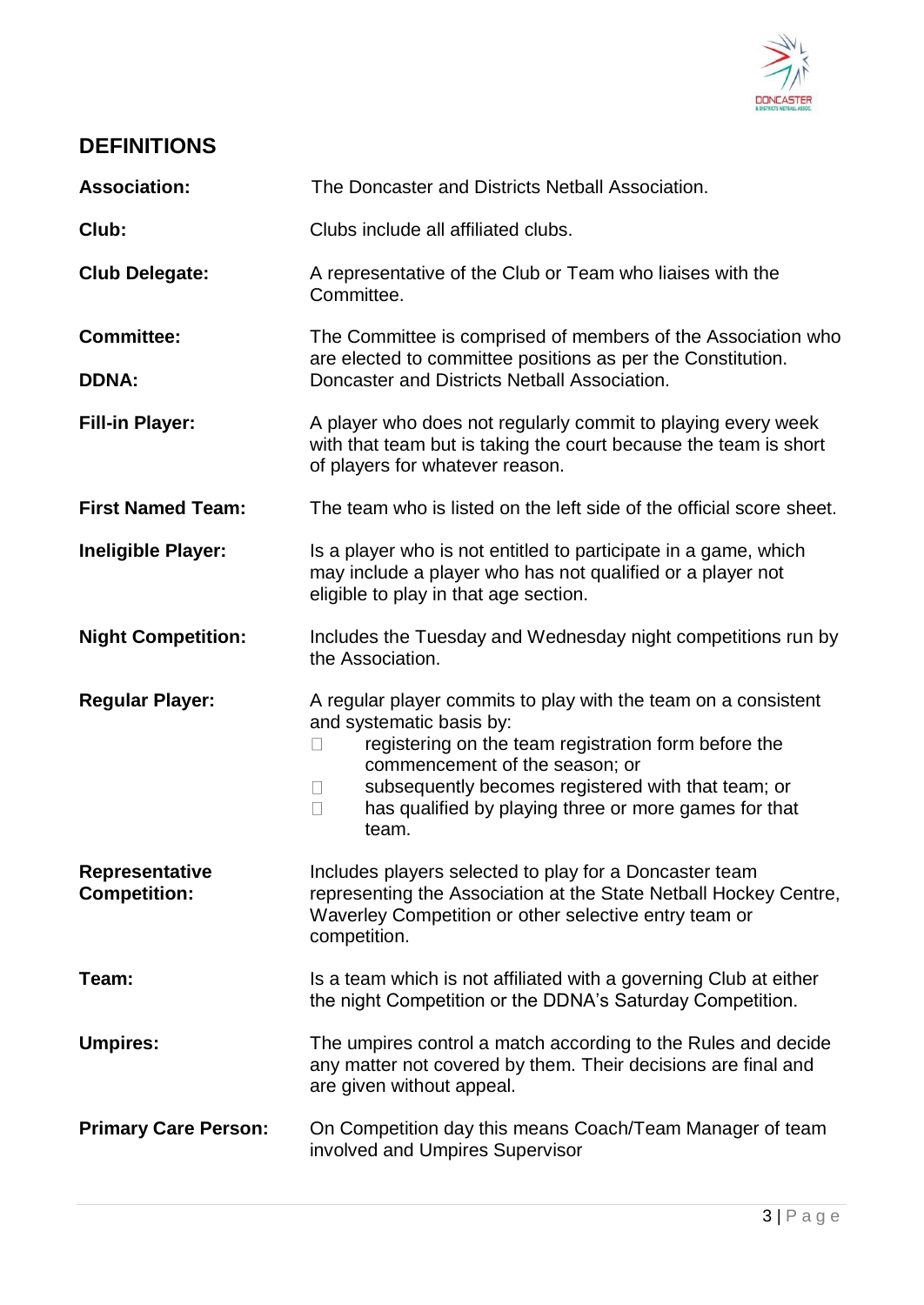

# **1 CLUB DELEGATE MEETING**

- a) Club Delegate meetings may be held as per notification by the committee.
- b) All Clubs must be represented by at least one (1) delegate at any meetings as required.

#### **2 CORRESPONDENCE**

All correspondence must be in writing to the Association to the Administrator, President, Secretary or an authorised Committee Member. Correspondence from Clubs/Teams should be in writing from the Club/Team President, Secretary or an authorised person.

#### **3 FINANCE**

#### **3.1 Fees**

- a) The Committee shall set fees annually at the Planning Meeting.
- b) The fees shall be calculated to cover the costs of:
	- i) Team entry;
	- ii) Netball Victoria membership fee;
	- iii) Venue hire;
	- iv) Equipment;
	- v) Umpiring costs;
	- vi) Trophies, Badges and Awards; and
	- vii) Administration costs.
- c) All monies due must be paid by the nominated due date. Unfinancial Clubs or Teams will not be permitted to take the court.
- d) Any individual with an outstanding debt to the Association shall not be permitted to take the court for a Club or Team under the Saturday Competition, Night Competition or Representative Competition until the outstanding debt is paid.

#### **3.2 Reimbursements / Fees**

- a) The Committee members shall be entitled to claim expenses incurred whilst acting in an official capacity from the Association. Receipts must be supplied.
- b) Frequency of payment to the Umpires throughout a season will be determined at the Association's Annual Planning Meeting.

## **4 INFORMATION TO CLUBS**

The Association shall provide the following information in writing to all Clubs prior to the start of the year:

- a) Association contact details;
- b) Association venue address;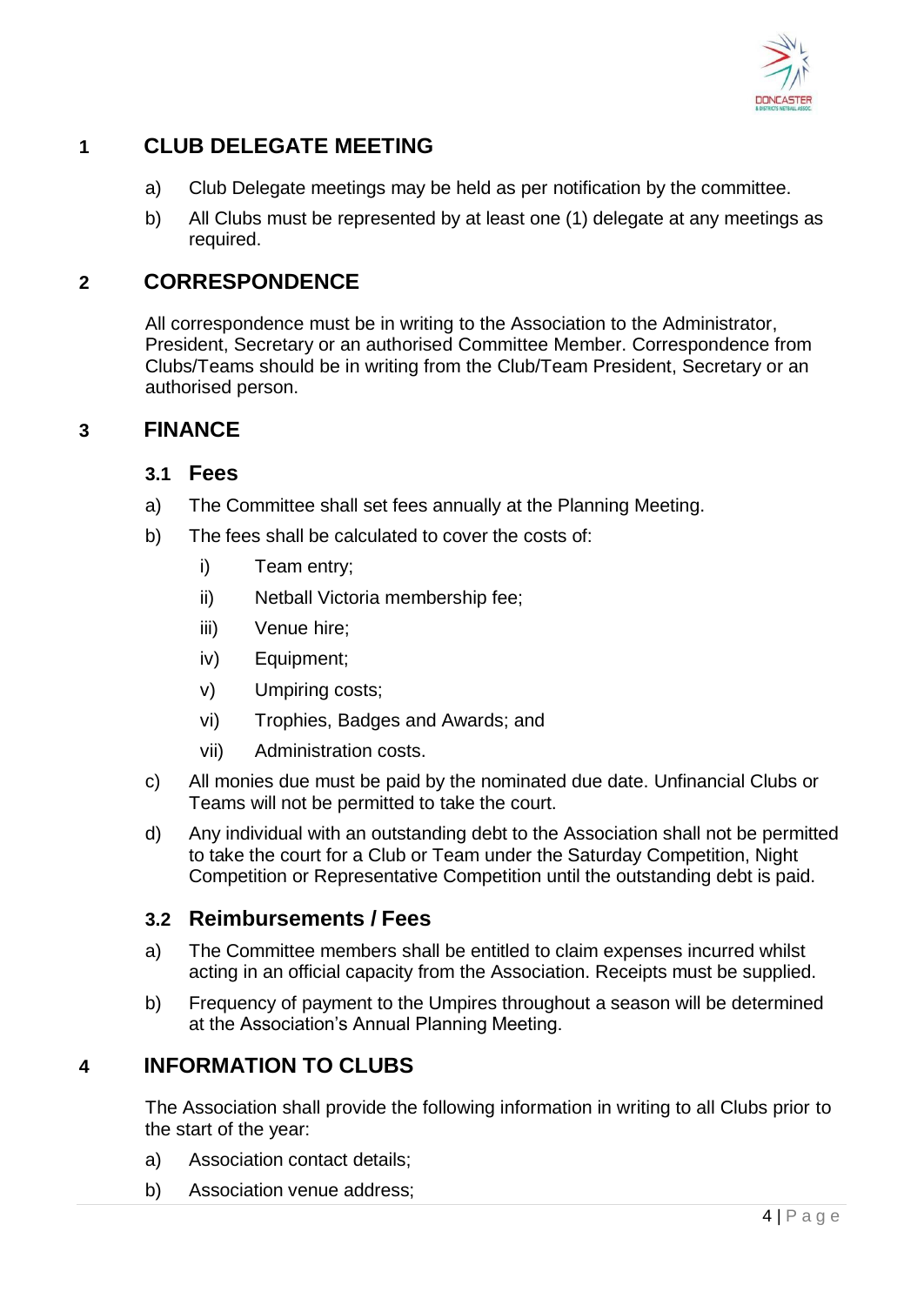

- c) Association by-laws;
- d) Association calendar of events, closing dates, kiosk roster, BBQ application form and process.

All website information for fixtures to be provided to team.

#### **5 REGISTRATION**

- a) To compete in the Association's competitions, the official entry form must be completed and returned.
- b) If in any year, a Fixtures Meeting is calendared, a representative of any Team or Club proposing to be registered must attend the meeting.
- c) All Clubs and Teams that submit entry forms shall receive an information kit, which shall include:
	- i) Due date and amount of all fees and levies that are to be paid for the season, including Registration Fees, Court Fees, Netball Victoria Fees and any other fees that may be deemed necessary for that season;
	- ii) Copy of the Association By-Laws if team is a private team.
	- iii) Information regarding any meetings or other requirements of the Association;
	- iv) Association calendars; and
	- v) Codes of Conduct Netball Australia.
- d) Subsequent to pre-season registration, a player may be added to the list of registered players by submitting the required information or form to the Association's Administrator.

## **6 NETBALL VICTORIA MEMBERSHIP**

- a) All players, coaches and umpires participating in the Association's competitions or programs must be current Netball Victoria members.
- b) The Netball Victoria Membership fee is set annually by the Victorian Netball Association Inc.
- c) Single Game Vouchers may be used. No player will be permitted to take the court without a Netball Victoria membership or Single Game Voucher. The following requirements apply with respect to Single Game Vouchers:
	- i) A player must purchase a Single Game Voucher online through MyNetball by selecting the relevant Club's product line.
	- ii) Purchase of a Single Game Voucher will allow the individual to participate as a player in the Association's activities ONLY for the particular game or activity to which the Single Game Voucher relates.
	- iii) A player must purchase a Single Game Voucher through the nominated process prior to becoming eligible to participate in the relevant game or activity.

*(This by-law 6 was updated on 2<sup>nd</sup> February 2020, as recorded in the DDNA Committee Meeting Minutes)*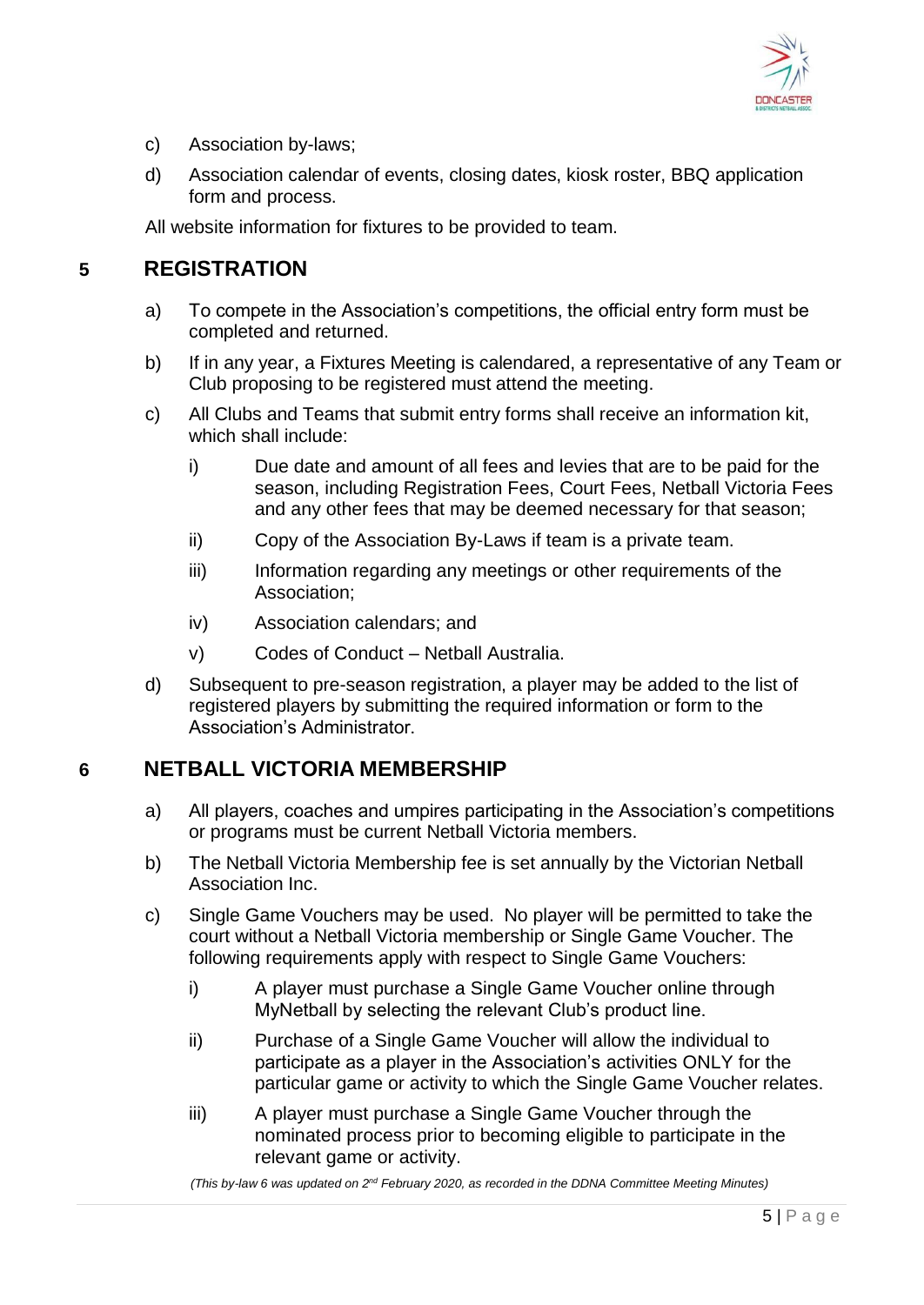

# **7 AGE REQUIREMENTS AND MALE PARTICIPATION**

#### **7.1 AGE REQUIREMENTS**

- a) DDNA have the following player age groups:
	- i) 9 & under
	- ii) 11 & under
	- iii) 13 & under
	- iv) 15 & under
	- v) 17 & under
	- vi) 21 & under
	- vii) Open age
- b) Participant age is determined as at the 31st of December of that year.
- c) To avoid any doubt, this means that a participant turning:
	- i) 9 on the 31st of December of that year is eligible to play for the 9 & under playing group
	- ii) 11 on the 31st of December of that year is eligible to play for the 11 & under playing group
	- iii) 13 on the 31st of December of that year is eligible to play for the 13 & under playing group.
	- iv) 15 on the 31st of December of that year is eligible to play for the 15 & under playing group
	- v) 17 on the 31st of December of that year is eligible to play for the 17 & under playing group.
	- vi) 21 on the 31st of December of that year is eligible to play for the 21 & under playing group.
- d) Clubs and Teams are trusted to obtain correct dates of birth.
- e) For eligibility to play in higher age groups see: Chapter 13 Qualifying Players

#### **7.2 MALE PARTICIPATION**

- a) The Association will endeavour to provide opportunities for males to participate in Mixed and Male Competitions. All Competitions will be clearly labelled in regard to age group and gender.
- b) The Association observes the Netball Victoria Gender Regulation in regard to male participation:
	- i) Males who are 13 years (and older) are not permitted to participate in Female Competition. This means that males must be less than 13 years of age (actual age) as at the first day of the competition or season;
	- ii) Males who turn 13 during that competition or season will be permitted to participate for the duration of that competition or season; and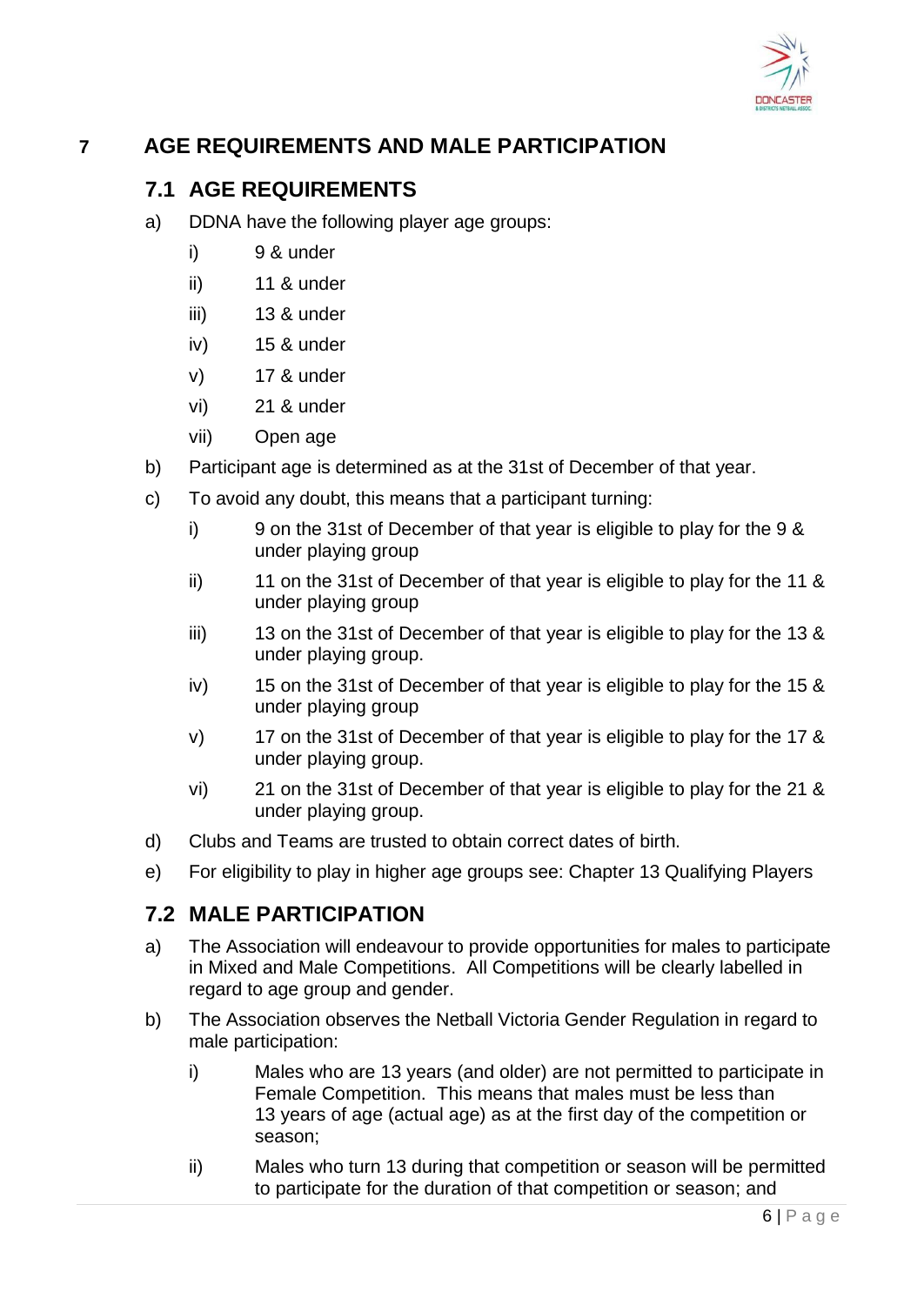

iii) Males who are 13 years (and younger) are permitted to play in Female "13 & Under Age Group Sections", but Clubs or Teams are to have only one (1) boy on court at any one time. There is no limit to the number of boys named on the score sheet.

*(This by-law 7.2(b)(iii) was updated on 21st February 2020, as recorded in the DDNA Committee Meeting Minutes)*

- c) The Association observes the Netball Victoria Gender Regulation in regard to Mixed Competition:
	- i) Mixed Competition for NetSetGo, 11 & Under and 13 & Under age groups will have NO restrictions applied on the basis of gender.
	- ii) Mixed Competition for the 15 & Under and above age groups will observe the following rules:
		- A) The minimum number of males in a team is ZERO, and
		- B) A mixed team must only have a maximum of three (3) males on court at any one time, and
		- C) A mixed team must only have up to one male in each third on court. For the avoidance of doubt, this means:
			- 1) One male is permitted in the defence third occupying the position of Goal Defence or Goal Keeper, and
			- 2) One male is permitted in the mid third occupying the position of Centre, Wing Attack or Wing Defence, and
			- 3) One male is permitted in the goal third occupying the position of Goal Attack or Goal Shooter.

*(This by-law 7.2 was updated on 2<sup>nd</sup> February 2020, as recorded in the DDNA Committee Meeting Minutes)* 

## **7.3 FEMALE ONLY COMPETITION**

- a) The 15 & Under playing group, 17 & Under playing group, 21 & Under playing group and Open playing group is restricted to female participants only.
- b) A participant cannot play in the 15 and under playing group unless they are:
	- i) Female; and
	- ii) Have obtained the minimum age requirement to play in that group. To avoid any doubt, that means a participant who is at least 13 years old and will obtain the age of 14 by at least the 31st of December of that year; and
	- iii) Satisfy the age restrictions at 7.1(c)(iv).

*(This by-law 7.3 was updated on 2<sup>nd</sup> February 2020, as recorded in the DDNA Committee Meeting Minutes)* 

# **7.4 EXCEPTION TO 7.3 AGE RESTRICTION**

- a) Where there is a genuine need for a 15 and under player group to require a fill in player (See Chapter 13(e) Qualifying Players) then there is an exception to rule 7.3 where:
	- i) the fill in player is female; and
	- ii) the requirements of Clause 17 Qualifying Players are adhered to.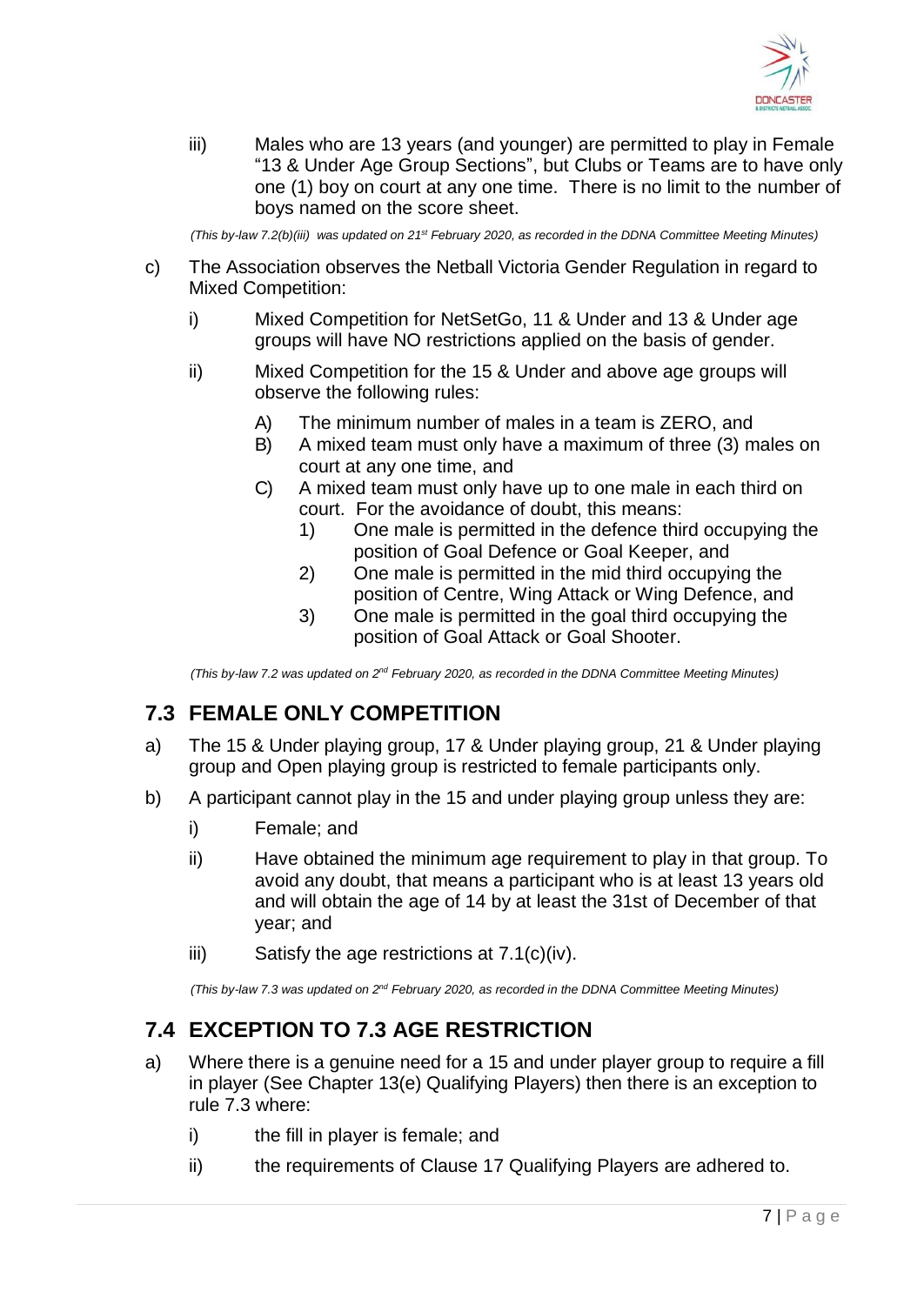

- b) Where a player is deemed to be gifted or talented and is best suited to play in the 15 and under age group (or higher) despite not having met the minimum age requirement an exception may be sought from the committee providing that:
	- i) The participant is female;
	- ii) The exception is made in writing addressed to the secretary;
	- iii) The exception is supported by the parents / guardians of the participant; their club and their respective coaches.
	- iv) The exception is supported by an independent person such as a representative coach or member of the grading committee.
- c) The committee will be the sole adjudicator of any exemption sought and will notify both the affected participant and club in writing of any decision. A reason for the decision does not have to be provided.

*(This by-law 7.4 was updated on 2<sup>nd</sup> February 2020, as recorded in the DDNA Committee Meeting Minutes)* 

#### **7.5 COMPETITION & PROGRAMS:**

The Association may provide the following Competitions and Programs:

| <b>NetSetGo</b> | Mixed (females & males – no restrictions) – see 7.2 c) i)                          |
|-----------------|------------------------------------------------------------------------------------|
| 11&U            | Mixed (females & males – no restrictions) – see 7.2 c) i)                          |
| 13&U            | Female (males <13 years of age as at the first day of competition may participate) |
| 13&U            | Male (females may participate)                                                     |
| 13&U            | Mixed (females and males $-$ no restrictions) $-$ see 7.2 c) i)                    |
| 15&U            | Female (males <13 years of age as at the first day of competition may participate) |
| 15&U            | Male (females may participate)                                                     |
| 15&U            | Mixed (females and males – restrictions apply) – see 7.2 c) i)                     |
| 17&U            | Female                                                                             |
| 17&U            | Male                                                                               |
| 17&U            | Mixed (females and males – restrictions apply) – see 7.2 c) ii)                    |
| 21&U            | Female                                                                             |
| 21&U            | Male                                                                               |
| 21&U            | Mixed (females and males – restrictions apply) – see 7.2 c) ii)                    |
| Open            | Female                                                                             |
| Open            | Male                                                                               |
| Open            | Mixed (females and males – restrictions apply) – see 7.2 c) ii)                    |

*(This by-law 7.5 was updated on 2<sup>nd</sup> February 2020, as recorded in the DDNA Committee Meeting Minutes)* 

#### **8 GRADING**

- a) A Grading Committee will be appointed by the Committee to evaluate and grade all teams.
- b) The Grading Committee will be constituted as follows:
	- i) Standing Chair DDNA Voting Committee Member;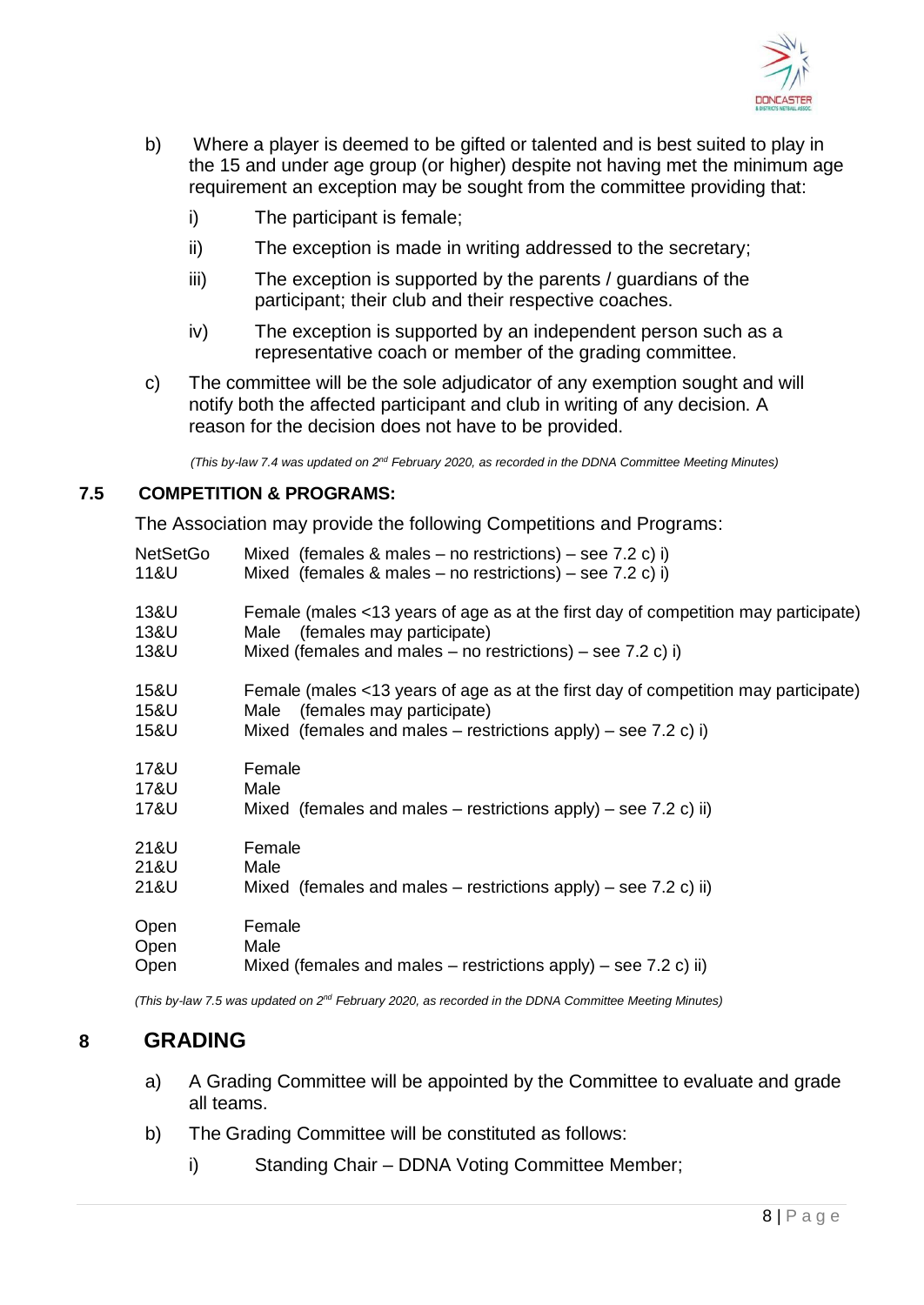

- ii) Standing Member DDNA Administrator;
- iii) Members three (3) DDNA Voting or Non-Voting Committee Members.
- c) On the request and/or advice of the Grading Committee, the Committee may appoint other members as necessary and/or appropriate.
- d) The Grading Committee, should where possible, represent separate clubs from within the DDNA.
- e) The Grading Committee membership, should where possible, rotate to other committee members for each respective season.
- f) It is the responsibility of Grading Committee Chair to facilitate the time and date of any grading and execute the functions of the Grading Committee including notifying Clubs and/or Teams of decisions of the Grading Committee; in time from the commencement of any season.
- g) The form, manner and method for any grading will be at the discretion of the Grading Committee.
- h) The Grading Committee will be the ultimate adjudicator of all grading decisions.
- i) All requests from Clubs or Teams must be in writing addressed to the Grading Committee and all request will be considered by the Grading Committee.
- j) The Grading Committee reserves the right to reject any team applying for entry to the competition.
- k) Re-grading may occur at any time within the first 2-4 weeks of any season. Where there is an obvious discrepancy after this time, the Grading Committee may make the necessary changes.
- l) After completion of grading if a team moves sections after the grading period, they start with half of the maximum game points available after the fixtured games. The examples below are based on having played 3 grading games.
	- iv) For example, if a team is graded in section 3 and win their first three games and are re-graded to section 2 they will start with 6 points (1  $\frac{1}{2}$ ) game wins);
	- v) If a team was playing in section 1 and re-graded to section 2 after losing their first 3 games this team would awarded 6 points (1½ games wins) so that they are not disadvantaged;
	- vi) This points system will only be applied to 13/under and higher age groups.

*(This by-law 8(l) was updated on 7th November 2018, as recorded in the DDNA Committee Meeting Minutes)*

- m) All age sections are graded by ability and teams can only be re-graded within the age section nominated on the entry form, unless otherwise requested by that Club or Team.
- n) Exception to 'M' where it is of the opinion of the Grading Committee that in the interests of the competition and player development any team is best suited or would be better challenged in a higher age group the Grading Committee is at liberty to request that Club or Team to consider moving to a higher age group for the best interests of the competition and player development.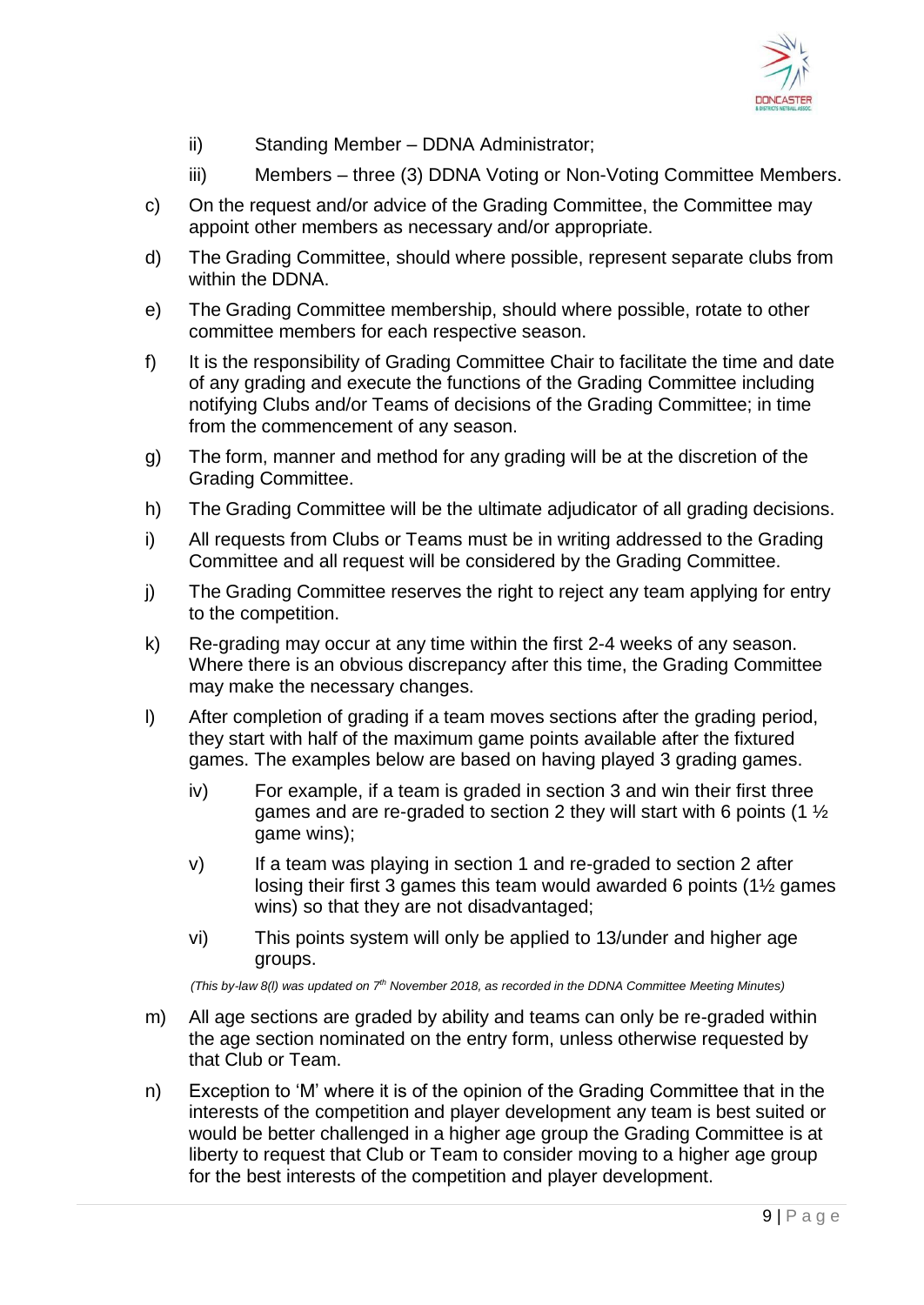

- o) It is the intention of the Association to provide as many games as possible for each team during any season and to keep the number of byes to a minimum. Where there are an uneven number of weeks available to play full rounds in any section, the DDNA Administrator shall arrange a random draw from the remaining dates available.
- p) The DDNA Administrator must ensure that all graded teams are entered into 'My Netball' correctly ready for the start of any season.

#### **9 PLAYER DRESS CODE**

- a) Each Club or Team must register its uniform.
- b) Clubs and Teams must notify the Association in writing of any proposed changes to their uniform.
- c) The Association must approve all uniform colours and designs.
- d) All players must wear their Club's or Team's nominated uniform including positional bibs and any sports brief or shorts. Shorts must not be longer than the skirt or dress. T-shirts must be tucked in if the Club or Team skirt cannot clearly be seen.
- e) Players in 9 & Under and 11 & Under sections may wear tracksuit pants or leggings. Pant or legging colour is preferred to be that of the Club or Team skirt or dress colour, but black may be worn. Leggings with lace or adornments will not be allowed.
- f) During the first round of competition, players will be warned but not penalised for incorrect uniform. Thereafter, players will be penalised one goal for each incorrectly uniformed player.
- g) Players may not wear anything that could endanger themselves or other players, specifically:
	- i) No adornment or jewellery
	- ii) A medical alert bracelet may be worn provided it is covered with tape
	- iii) Fingernails must be short and smooth
	- iv) Hair must be suitably tied back
	- v) Piercings must be taped if unable to be removed
- h) Saturday and Night Competition players may wear netball specific gloves. Only Netball Victoria approved gloves may be worn. DDNA will not allow gloves that need to be fastened by Velcro.

#### **10 CONDUCT OF MATCHES**

- a) The Association abides by the rules as stated in Netball Australia's Official Rule Book, as well as Netball Victoria's Regulations.
- b) The length of quarters varies depending upon the age of players. The Association determines the length of quarters prior to the season commencing.
- c) Timing will be operated by a central timekeeper.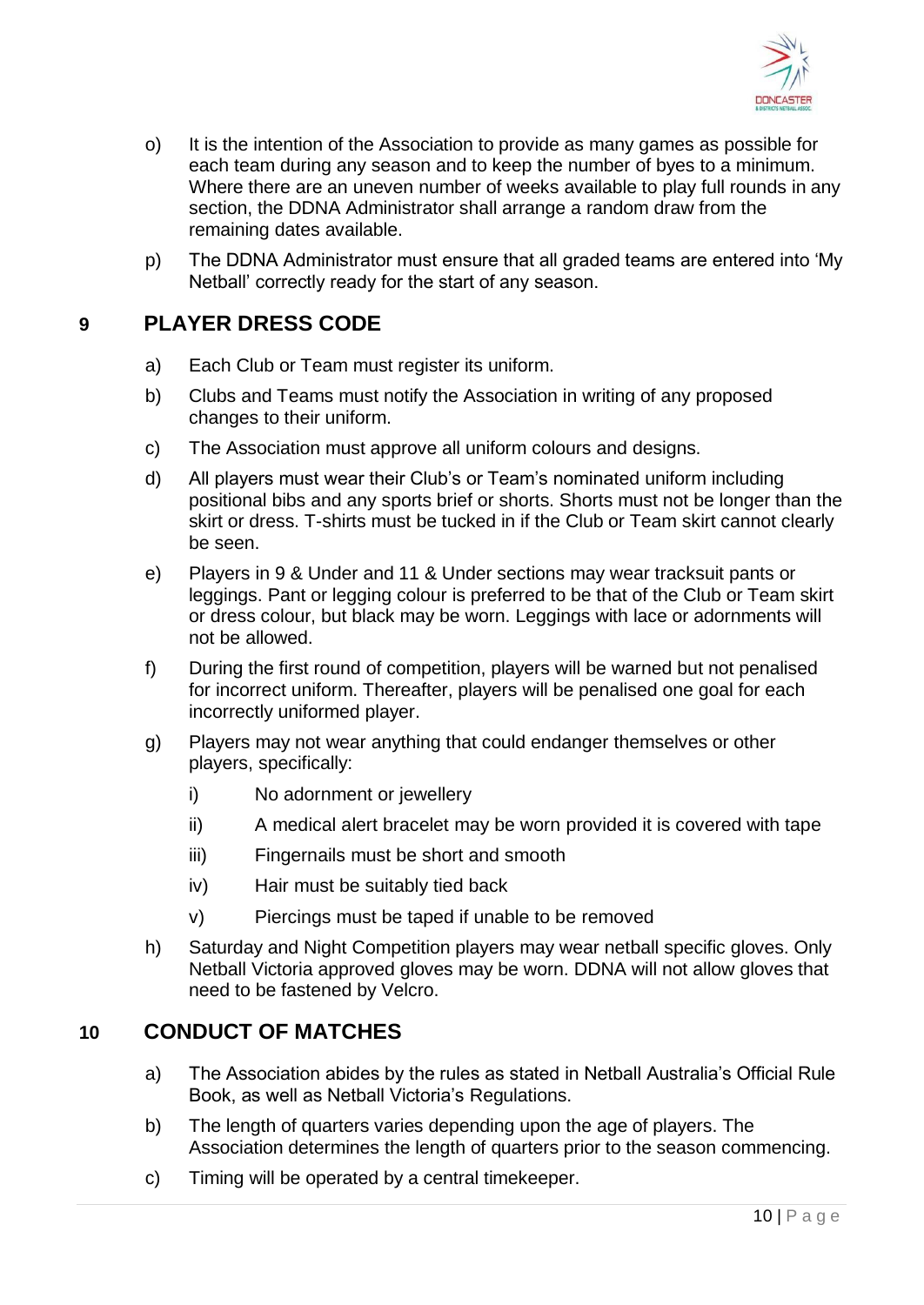

- d) The first named team shall take the centre pass and second named team choice of end to start play
- e) If a conflict of team colours is a concern by umpires to clearly distinguish between teams, the second named team will change bibs.
- f) Regular and Fill-in Player requirements:
	- i) A team must not bring the game of netball or the Association into disrepute by intentionally playing 'fill-in' players to alter the standard of the game in that given section and age group.
	- ii) A team is not permitted to take the court unless it consists of a minimum of five (5) players.
	- iii) A team is not permitted to take the court unless it consists of a minimum of four (4) regular players (refer to definition of regular player on Page 3).

*Penalty – a forfeit is awarded against the offending team.*

- iv) Rule (iii) does not impact on the minimum requirements for the number of players required to commence a game of netball, as outlined under (ii).
- v) Any Club/Team who believes another Team or Club has breached Rule 10(d), may write to the Committee within two (2) working days of the conclusion of the game. Suspected breaches will be investigated and dealt with by the Hearing Officer or such other person as appointed by the Committee.
- g) In the event that there are fewer than five (5) players present at the start of the game:
	- i) A one (1) goal penalty will be awarded to the non-offending team for every minute lapsed up to a period of five (5) minutes.
	- ii) If at the end of the five  $(5)$  minutes there are still fewer than five  $(5)$ players present, the game will be awarded to the non-offending team.

*Penalty – a \$50 fine to the offending team and a score of 10-0 will be recorded.*

- h) Players arriving after the game has started are deemed late arrivals and will be able to enter the game:
	- i) After a goal has been scored. In this case, the player must play in the position left vacant in the team; or
	- ii) At a stoppage for injury or illness; or
	- iii) Immediately following an interval.
- i) In 9 & Under and 11 & Under sections, as fewer goals are scored, the umpires should use their own discretion when allowing a player to join the game.
- j) In any one game, unlimited substitutions are permitted.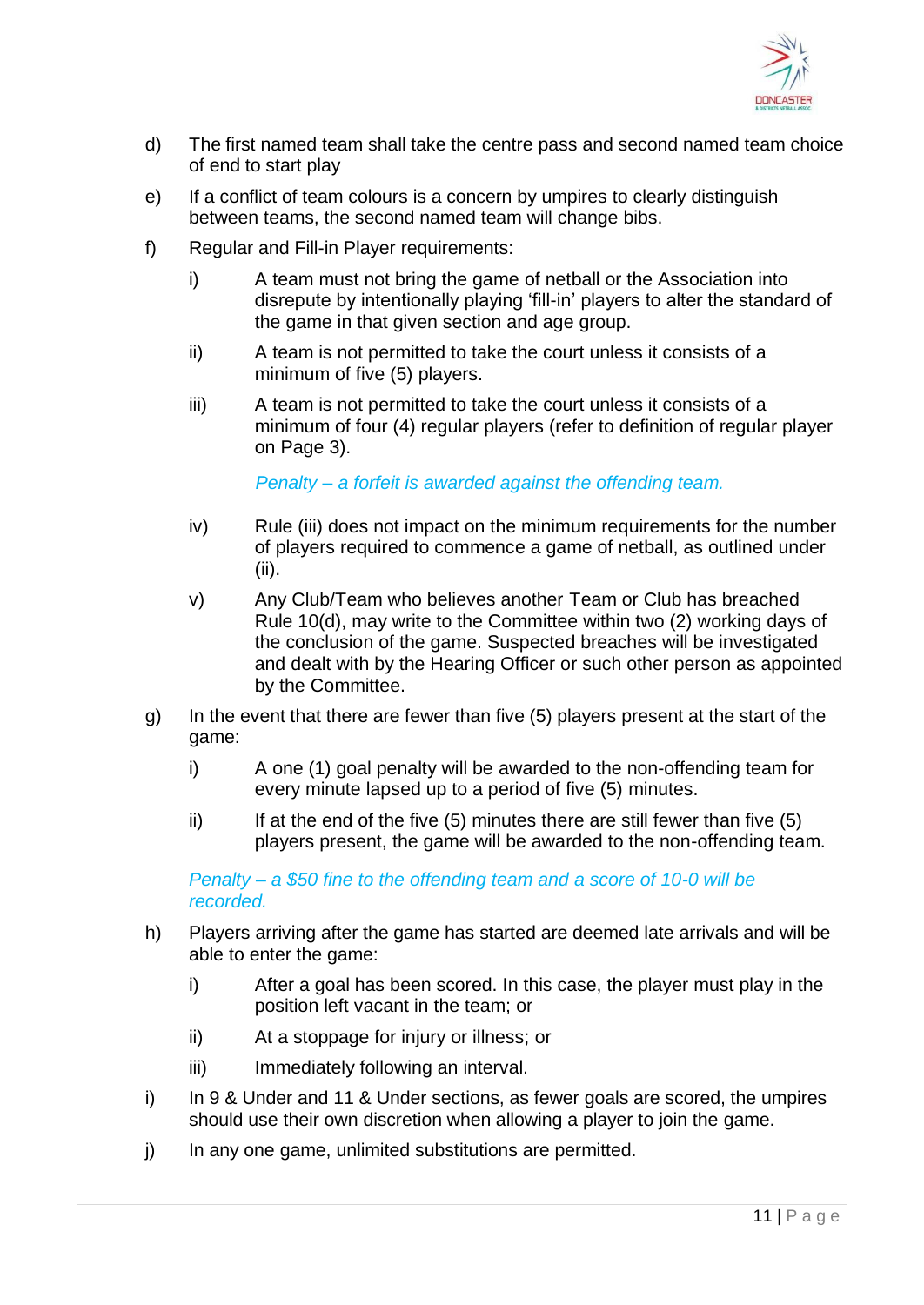

# **11 TEAM OFFICIAL AND BENCH/PLAYER PROCEDURES**

- a) During play team officials and bench players must remain at the team bench (refer DDNA Court Bench Appendix), except that bench players may leave the team bench for a valid reason (such as to warm up).
- b) For Under 9 and Under 11 games only, one Coach only is allowed to move and coach along the sideline. No coaching is allowed along the Goal Line. Coaches must not interfere or obstruct the umpires.
- c) Team officials and bench players must not use offensive, insulting or abusive language and/or gestures.

## **12 DISCIPLINE OF TEAM OFFICIALS AND BENCH PLAYERS**

- a) During a match team officials and bench players may not:
	- i) criticize the umpires or their decisions;
	- ii) use offensive, insulting or abusive language and/or gestures;
	- iii) use excessive noise or interruption; or
	- iv) encourage foul play by on-court players.
- b) Either umpire may hold time and notify the person/s concerned regarding such behaviour. The following progression of actions will normally be used:
	- i) Caution
	- ii) Official warning
	- iii) Order the person's removal from the playing enclosure.
- c) An official warning may, if appropriate, be advised as applying to all team officials and bench players of the team concerned.

#### **13 THE ROLE OF THE CAPTAIN**

- a) The captain has the right to approach the umpires during an interval for 'clarification' of any rule. Any player/s for whom the clarification is relevant may accompany the captain.
- b) The 'Role of the Captain' in 9 and under and 11 and under age groups is taken to be that of the coach.
- c) The umpires may request the captain/s to speak to any on-court player/s whose behaviour is causing concern.

#### **14 CONTACT WITH UMPIRES**

- a) Except for the captain, no person, player or official may approach and directly communicate, comment or criticise an umpire.
- b) All issues or concerns must be directed to the Umpire Supervisor or authorised on duty Committee Member.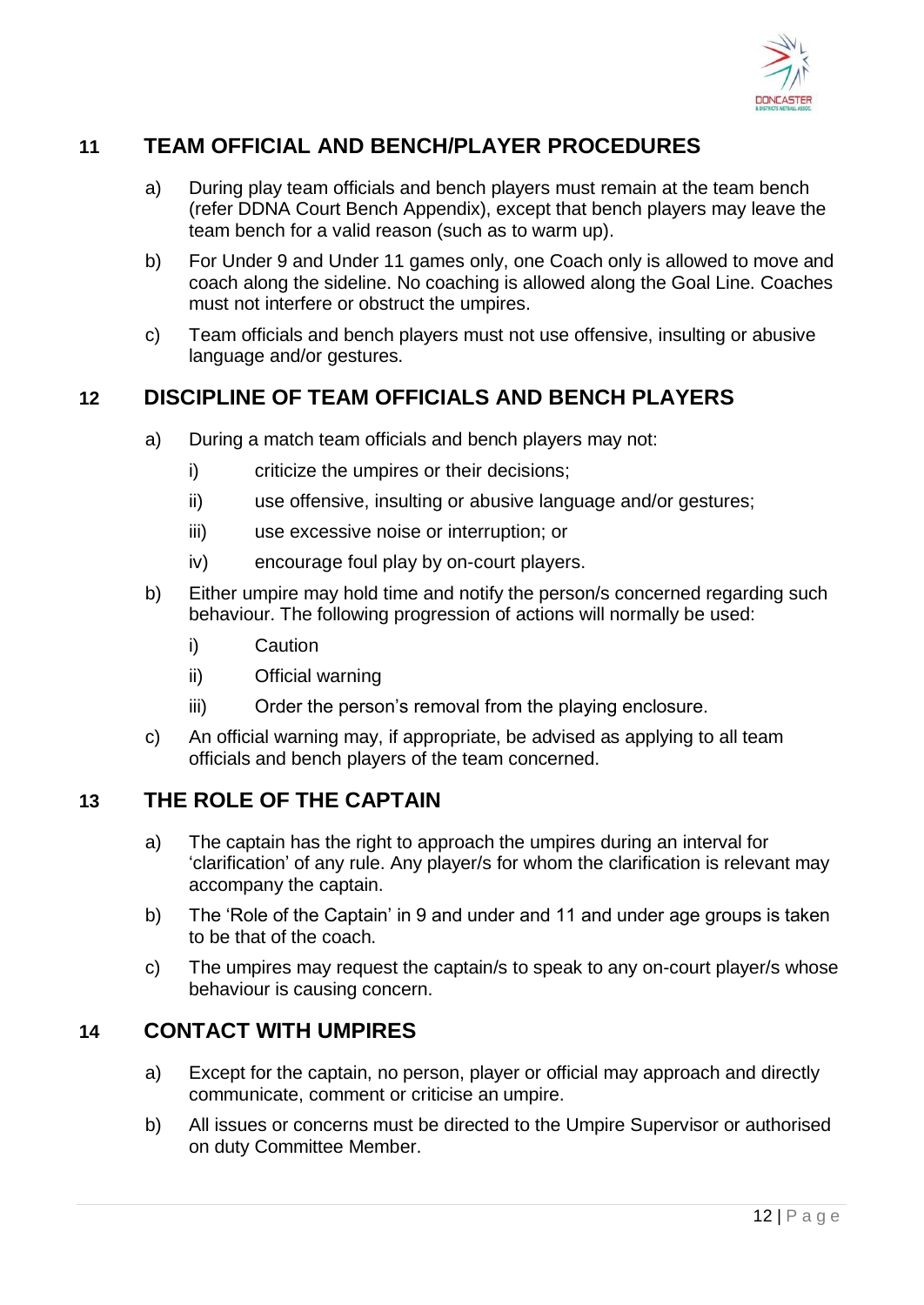

# **15 SCORING**

- a) The Association will provide an official score sheet.
- b) Each team must provide a non-playing scorer for all matches.
- $\mathsf{c}$ It is the first named team's responsibility to pick up and return the score sheet to the competition office each week. It is the first named team's responsibility to score the match whilst the other team's scorer observes.
- d) The scorers must stand together for the duration of the match on the sideline, level with the centre circle.
- $e)$ Scorers must verbally agree on each goal scored and check the score sheet is correct.
- $f)$ During the match the scorers:
	- i) Record players on court each quarter by ticking quarter boxed beside name. If a player's name has all boxes empty at conclusion of game, competition Admin shall deem the player absent.
	- ii) Record goals scored for each team as they occur.
	- iii) Keep a record of the centre pass taken by each team.
	- iv) Call the centre pass if appealed to by an umpire.
	- v) Signal the direction of any centre pass to be taken immediately after a stoppage
	- vi) Notify the umpires if a wrong centre pass is indicated
	- vii) Record any official warning, suspension and/or ordering off.
- g) One official score sheet will be used for each match. The score sheet will list the complete names (both given and surname) of all players who take the court.
- $h)$ All Fill-in players must be noted on the score sheet, as well as the team/age group/section of which they are a regular player. The player will only have the game officially recognized if ALL details are provided.
- $\mathbf{i}$ At the conclusion of the match, to indicate their satisfaction that the information on the official score sheet is correct, the score sheet is to be signed by:
	- i) Scorers;
	- ii) Officiating umpires; and
	- iii) Team captain.

#### *Penalty for an incomplete score sheet – 1 (one) Premiership Point*

- If a scorer, Team or Club believes the score sheet is incorrect, they must not  $\vert$ ) sign it and follow the grievance procedures to lodge a protest.
- Forfeits:  $\mathsf{k}$ 
	- i) Game qualifying of players shall only be awarded to the nominated players of the non-offending team. No game qualifying shall be awarded to players of the offending team.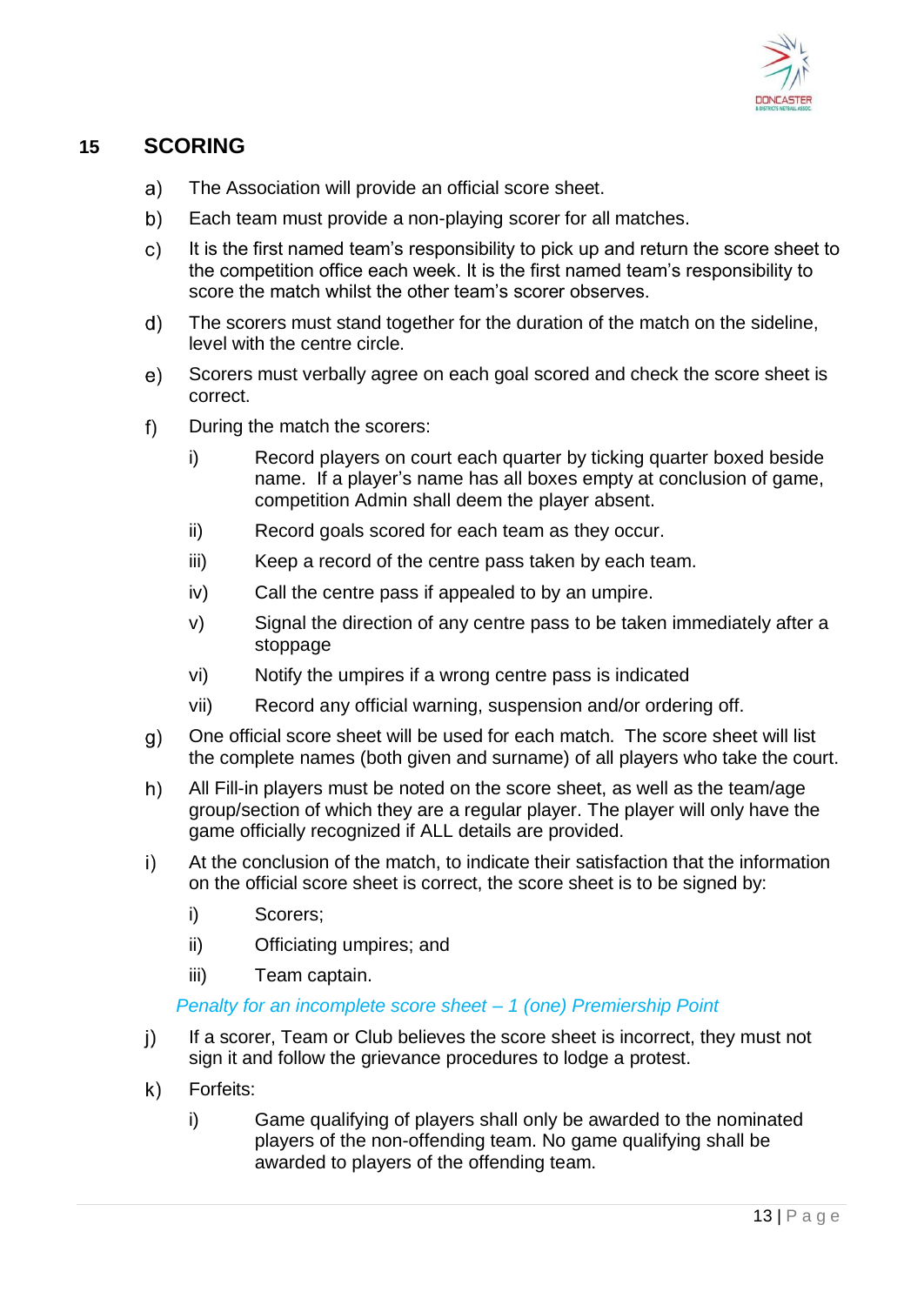

- ii) The relevant forfeiting team or Club administrator must notify the DDNA Administrator via email at [info@ddna.com.au](mailto:info@ddna.com.au) of their intention to forfeit a match if it is known prior to game day.
- iii) For the first forfeit by a team in a single season, providing notification of intent to forfeit is received by the DDNA Administrator by 5.00pm on the afternoon before the match, no penalty will be imposed.

#### *Penalty for failing to provide the required notice for the first forfeit by a team in a single season - \$50 fine to be paid by the Club or Team.*

iv) For the second and subsequent forfeits by that same team in the same single season, a fine of \$100 will be imposed upon the Club or Team, regardless of the time of notification.

*(This by-law 15(k) was updated on 2nd February and recorded in DDNA minutes of 11 December 2019)*

## **16 PROGRESSIVE LADDERS**

A ladder will be displayed at the Association's venue and on the website after the regrading period. Premiership points are recorded during the season as follows:

- 4 points for a win or bye; a)
- $b)$ 2 points for a draw;
- $\mathsf{c}$ 0 points for a loss, forfeit or abandonment.

#### **17 QUALIFYING PLAYERS**

- a) Any player may only be registered with one Club or Team in any season.
- b) Where there are two or more teams from the same Club graded in the same section, players can only play with their registered Club team in that section during the season.
- $\mathsf{c})$ A player may play in any higher grade as a fill-in, subject to the Rule in Sub Section (e). Once that player plays a sixth game with a particular team, they are deemed a regular player of that team for the season.
- $(d)$ It is the responsibility of a Club or Team to keep a record of the number of games a player competes in as a Fill-in.
- Players in 9 & Under, 11 & Under and 13 & Under cannot play up more than  $e)$ one age section above their actual eligible age.

*Penalty – loss of four premiership points to the higher section team*

 $f$ A player must play at least three (3) games in a section throughout the season to be eligible to participate in that section's finals series. At least one game must be played in the first half of the season. No player can qualify on a bye.

#### **18 FINALS**

a) Finals will be played at the conclusion of the rounds in each section except 9 & Under and 11 & Under.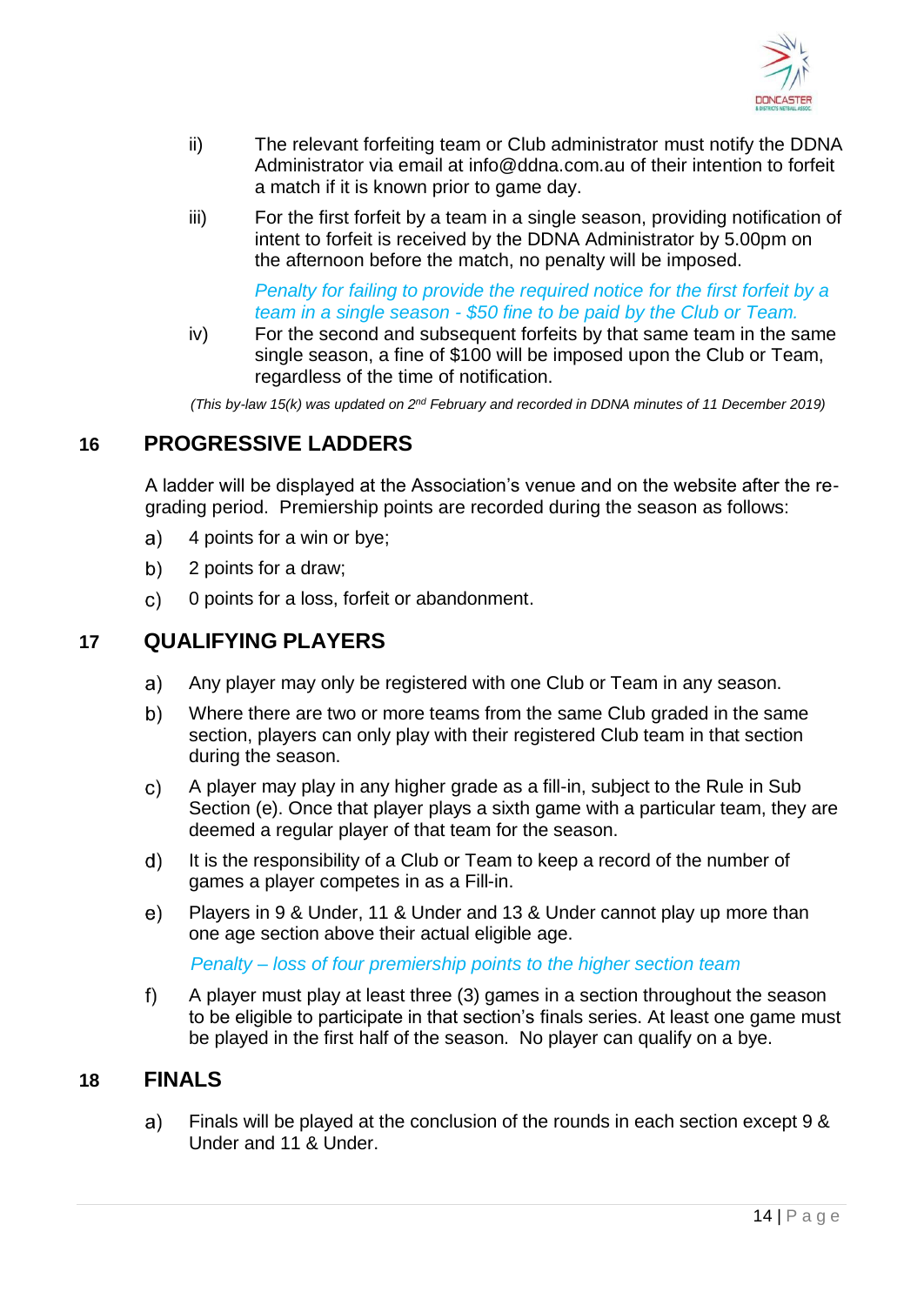

- b) The top four teams as determined by the ladder at the conclusion of the rounds shall play finals. A four-team finals series will be played unless clubs and teams are notified otherwise.
- In the event of teams being equal on points, finals positions shall be determined  $\mathsf{c}$ by the percentage of goals scored for and against. In the event of teams being equal on percentage, finals positions shall be determined by the team who has scored the greater amount of goals.
- $\mathsf{d}$ If any extenuating circumstances exist for a player listed on the registration sheet at the commencement of the season, who has not played their first game in the first half of a season, they may write a letter to the Committee before the conclusion of the round that is the half way point of the season asking for special consideration.
- $e)$ A player can only play in one finals series – either in the team they are registered with or the team in a higher section for which they have qualified.
- $f$ Teams cannot play an ineligible player in a finals series.

*Penalty – a forfeit is awarded against the offending team.*

- The rules listed in Conduct of Matches apply for finals. The starting time of finals  $g)$ matches may alter slightly.
- $h)$ If a match does not reach half time, the ladder position will stand or where possible, matches may be re-scheduled.
- $\mathbf{i}$ Drawn matches in finals:
	- i) There is a two (2) minute time allowance to enable teams to change ends and scores to be verified on the official score sheet.
	- ii) Positional changes and substitutions may be made during the time specified in i) above.
	- iii) Two five (5) minute halves will be played for a 40 minute game
	- iv) Two six (6) minute halves will be played for a 48 minute game.
	- v) The centre pass shall be taken by the team entitled to take the next centre pass as at the conclusion of the fourth quarter. At the end of the first half the teams change ends. Positional and team changes can be made during this time.
	- vi) Should there still be a draw at the end of the second half of extra time, play continues until one team has a two goal advantage.
	- vii) In the event of injury or illness during extra time, positional changes and/or substitutions may be made.
	- viii) The umpires may hold time during a stoppage in extra time and other emergencies including retrieving a ball.
- $\mathbf{i}$ The Committee will determine awards for Premiers and Runners-up.
- $\mathsf{k}$ DDNA will provide a Reserve Umpire during Finals.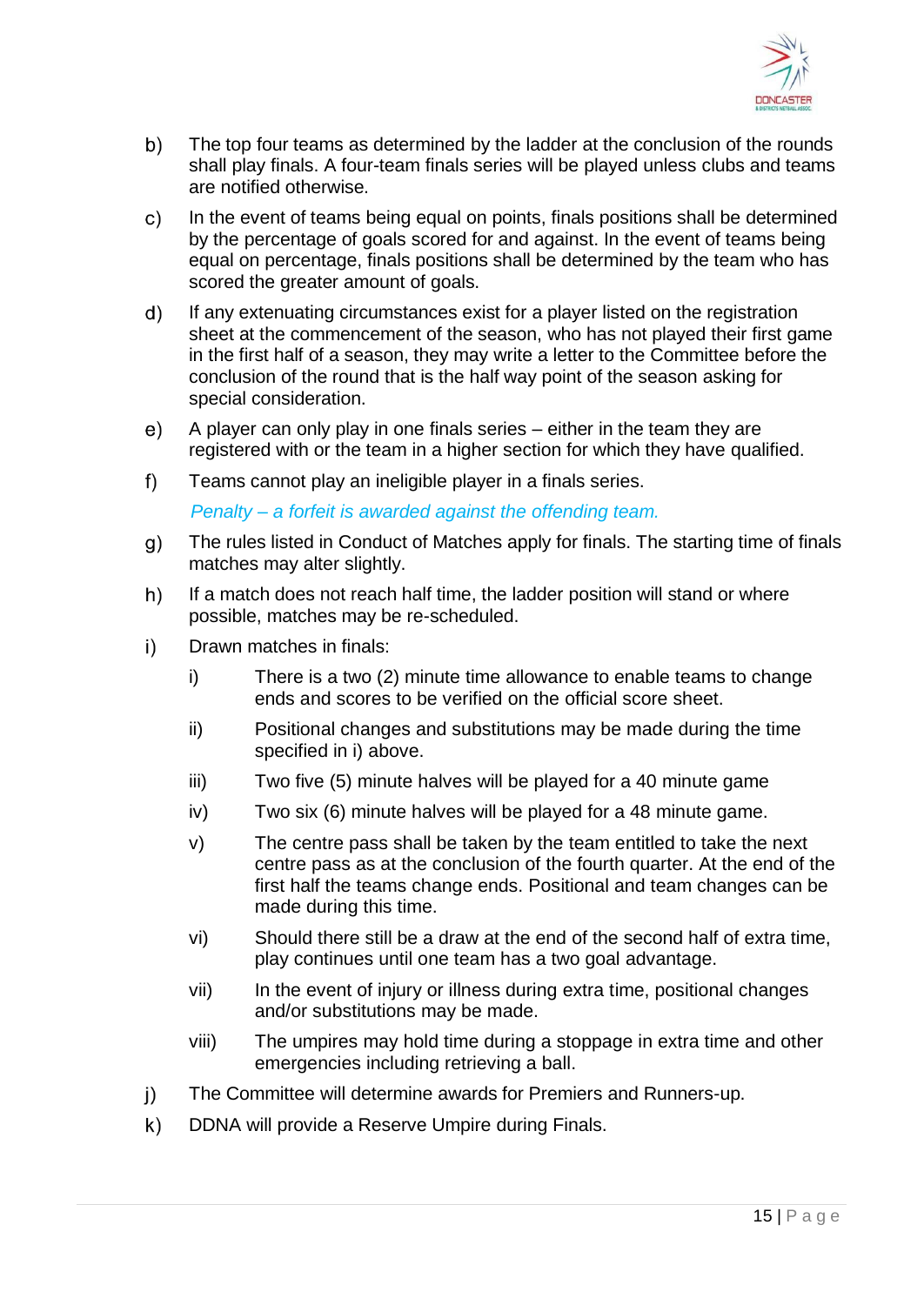

# **19 CANCELLATIONS**

- $a)$ When matches are cancelled on account of weather or some other cause, both teams will be credited with two points each and the competition will continue as per the fixture.
- b) Four points can only be awarded for fully completed games or if a match is cancelled by the Association at half time or period after, and the score awards one team a win.

# **20 COURSES AND OTHER OPPORTUNITIES**

- a) The Association shall encourage and support members who wish to attend appropriate courses and other personal development activities.
- b) The Association shall provide notification of opportunities for all members to improve their skills by attending courses and other personal development activities.

## **21 ACCREDITATION, QUALIFICATIONS AND REQUIREMENTS**

- a) The Association shall ensure that all officials have current appropriate minimum qualifications.
- b) Coaches:
	- i) must have a Working with Children Check (18yrs or older);
	- ii) are recommended to have a foundation coaching course; and
	- iii) must be a financial member of Netball Victoria.
- $\mathsf{c}$ ) Umpires:
	- i) Before commencing umpiring for the Association, umpires must complete and satisfactorily pass the online Rules of Netball Theory Exam and complete the Foundation Umpire Course and provide the Umpire Coordinator with the relevant documentation.
	- ii) Must have a Working With Children Check (18yo or older).
	- iii) Must be a financial member of Netball Victoria.

#### **22 UMPIRES**

- The Association will provide an Umpire Supervisor to oversee and train a) umpires/umpire trainers, answer queries, control game management, manage, discipline if required for on and off court players and officials, ensure correct code of behaviour and DDNA Values, and maintain a high level of netball knowledge and current protocols and procedures.
- b) The Association will provide an Umpire Coordinator to support the Supervisor and to coordinate and schedule suitable umpires for each game.
- c) Clubs may regularly present individuals to be trained as umpires to the Coordinator.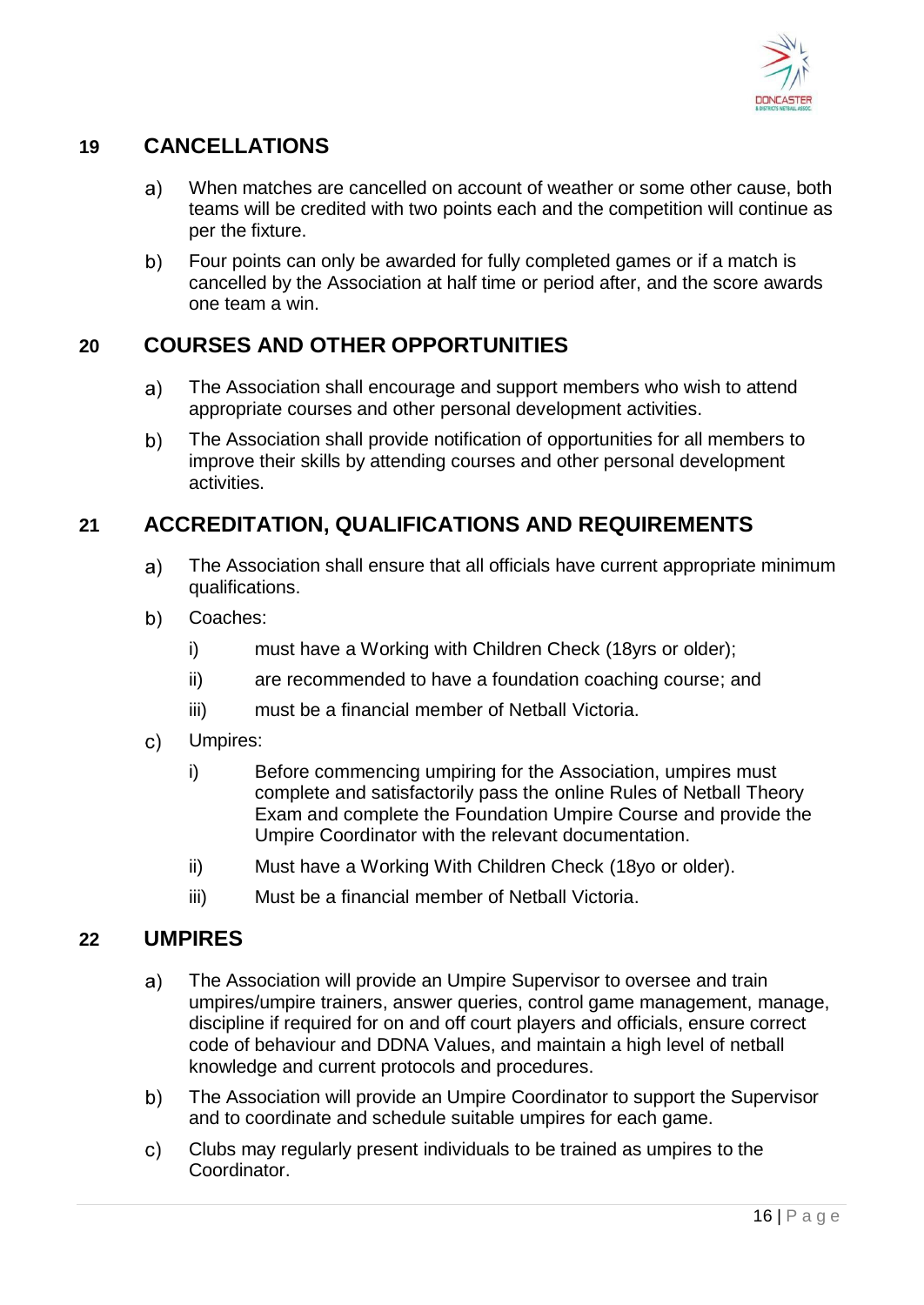

- $\mathsf{d}$ Umpire trainee intake will be subject to availability and a reasonable amount of umpires pro rata across all Clubs.
- $e)$ Umpires will be provided by the Association for all age groups up until 15 & Under.
- $f$ ) All 17 & Under, 21 & Under and Open teams must provide a suitably experience umpire to umpire their team each week.
- g) All umpires representing the Association at a DDNA competition, tournament or event will wear the Association's official umpires uniform or a clear white uniform at all times. No other Association, competition or company's logos are to be worn.
- h) All umpires representing the Association at a DDNA competition, tournament or event must be badged, and/or approved by the DDNA Umpire Coordinator.

#### **23 RISK MANAGEMENT**

#### **23.1 Injury/Blood rule**

DDNA adhere to rule 9.3.1 of the International Rules of Netball – as amended. (Refer appendix 2)

## **23.2 First Aid**

- $a)$ All teams are required to have basic First Aid supplies courtside.
- b) The Association will provide a First Aid Kit and a Defibrillator. These will be kept in the Competition Office and appropriate personnel will have access to them. Ice will be located in the kiosk.
- $\mathsf{C}$ The Association will maintain the First Aid supplies.
- $\mathsf{d}$ The Association will have a designated room or area for the treatment of injuries. The room or area should be kept clean and accessible at all times.

#### **23.3 Pre-match Checklist**

- a) A pre-match checklist must be completed prior to the commencement of the Association's competitions by the Office Supervisor on Duty.
- $b)$ Any hazards identified will be:
	- i) Documented;
	- ii) Rectified or managed if possible; and
	- iii) Reported to the appropriate agency if repair is required.

#### **23.4 Pregnancy**

As per Netball Victoria's Member Protection Policy.

#### **23.5 Weather**

a) A common sense approach is to be used when applying this weather policy.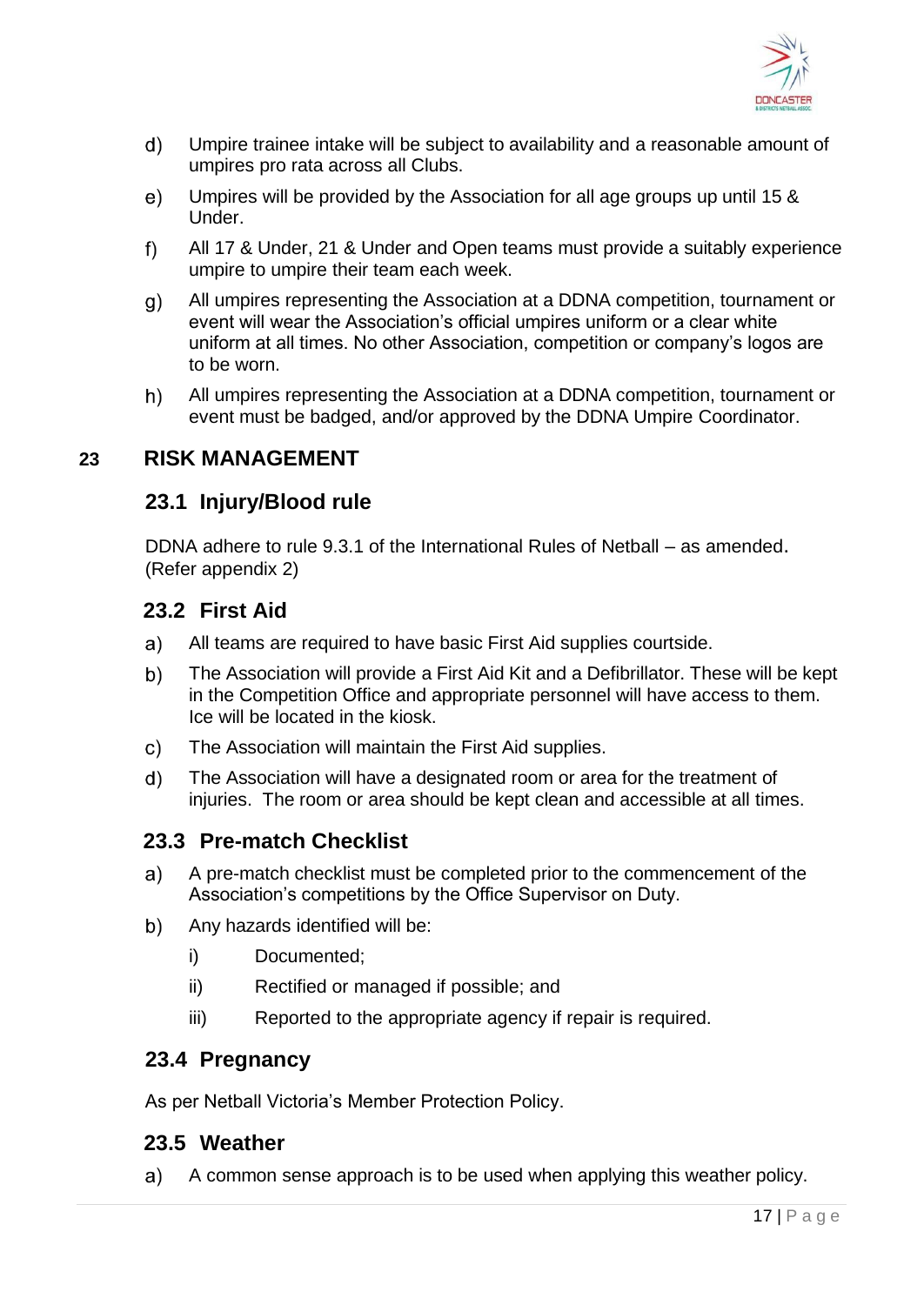

- b) The weather policy must be located in the Competition Office for consistent application and applied to promote player participation.
- In the event of extreme weather conditions, all teams must still report to the  $\mathsf{c}$ ) Association's venue. Score sheets must be filled in regardless in order to qualify players.
- $\mathsf{d}$ Heat Policy:
	- i) The association is to apply Netball Victoria's Risk Management Heat Info net and the Wet Bulb Globe Temperature chart.
	- ii) Go to: <http://www.bom.gov.au/products/IDV65079.shtml>to locate the Thermal Comfort Observations for Victoria.
	- iii) Review the 'Viewbank' figures which is the closest weather station the DDNA courts. Locate the WBGT (Sun) which is the Wet Bulb Globe Temperature figure for Viewbank. Where that figure is:
		- D) Between 21 and 25, lengthen breaks between quarters.
		- E) Between 26 and 29, lengthen breaks between quarters and shorten the duration of quarters:
			- 1) For quarters that are 12 minutes in length, reduced to 8 minutes.
			- 2) For quarters that are 10 minutes in length, reduced to 7 minutes.
			- 3) For quarters that are 8 minutes in length, reduced to 5 minutes.
		- F) 30 or above, cancel the game.
	- iv) Nothing in this by-law should be taken that a workable and sensible decision cannot be made to assist the comfort of players, umpires and officials during a game despite the 'numbers' above in iv may not be registered on the WBGT (sun) for Viewbank. Steps that can be taken include but not limited to:
		- G) Lengthen breaks between quarters.
		- H) Shorten the duration of the quarters.
		- I) Cancel any game.
- $e)$ Wet Weather Policy:
	- i) The Umpire Supervisor and the Office Supervisor on duty will determine whether games for a time slot should be cancelled.
	- ii) If a decision cannot be reached, any Executive Committee member or ordinary voting committee member shall make the final decision.
	- iii) The Umpire Supervisor and the Office Supervisor on duty must consider the following non-exhaustive factors:
		- J) Coverage of courts by water;
		- K) Heavy rainfall;
		- L) Medium to heavy rainfall accompanied by wind, hail or sleet;
		- M) Threat or actual lightning; and
		- N) Dust storm.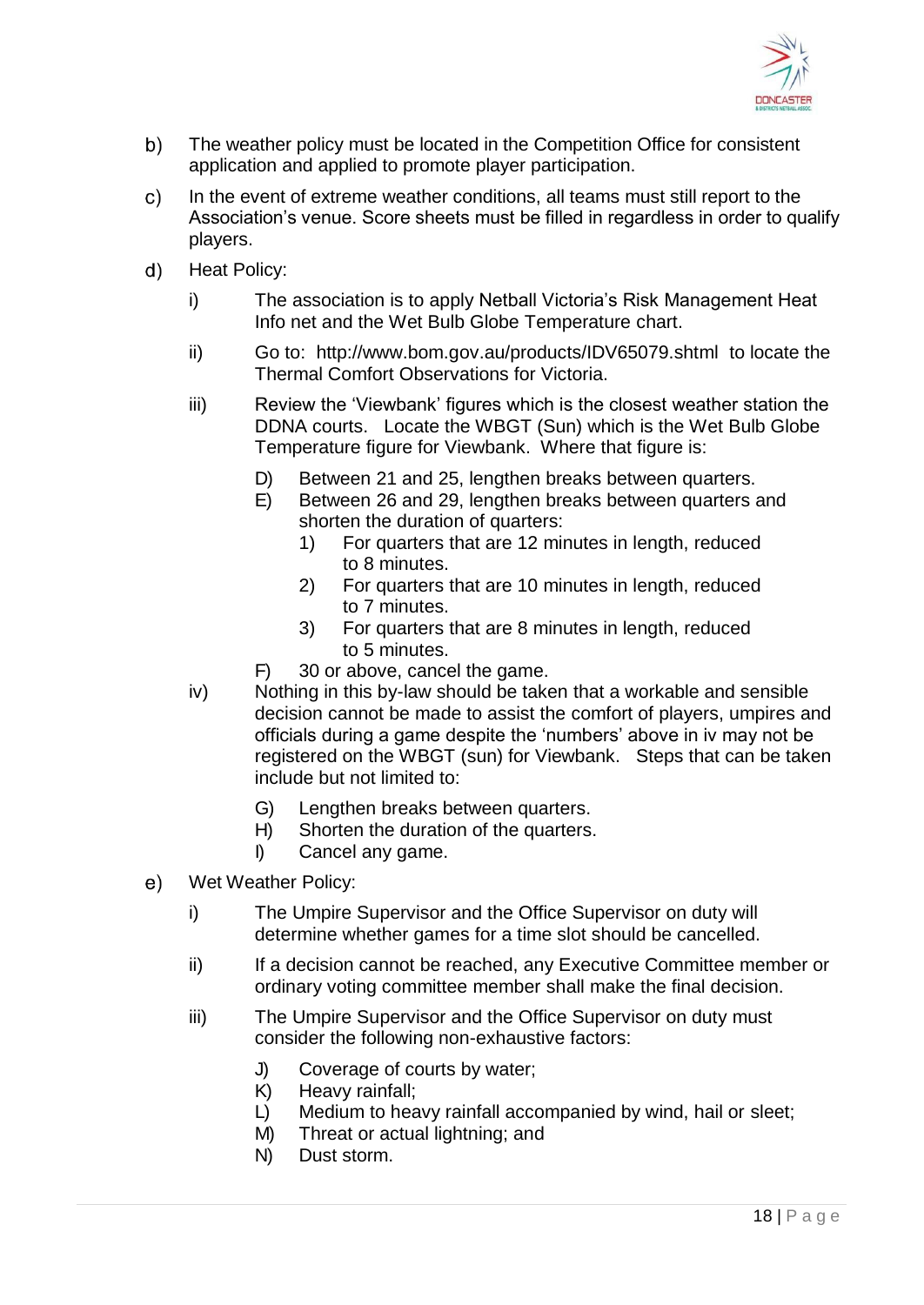

 $f$ ) In finals, teams will be advised prior to the commencement of games if quarters are to be shortened due to weather factors.

# **23.6 Smoke-free Policy**

The Association has adopted a Smoke-free policy that prohibits smoking around all indoor venues and outdoor court surroundings, including grassed areas, at or within ten (10) meters of these areas.

#### **23.7 Sun Protection**

The Association recommends all Clubs and Teams adopt a SunSmart policy whilst training and playing. Appropriate sun protection cream is available in the Competition **Office** 

#### **23.8 Drug Policy**

The Association does not support the use of performance enhancing substances and illicit substances and views any such use as detrimental to both the sport of netball and the spirit of the game.

## **23.9 Codes of Conduct**

- a) The Association adopts the Codes of Conduct as prescribed by Netball Australia.
- b) Codes of Conduct are available on the Netball Victoria website. A link can also be found on the DDNA website.
- c) Clubs and Teams are responsible for the conduct of their own supporters who must abide by the Code of Conduct at all times.

#### **23.10 Social Networking**

The Association's members shall not bring the Association, its members or the game of netball into disrepute by the misuse of social networking websites.

## **23.11 Photography and Filming Policy**

#### **Intent of By-Law**

The intent of this policy is to provide reasonable protection to the privacy of all players, coaches, umpires and officials at Doncaster & District Netball Association (DDNA) sanctioned events and to provide guidelines for clubs, parents and club supporters in relation to the *photography and filming of children* (i.e. under 18 years of age) whether for personal reasons, as a coaching tool or for club purposes.

This Policy is a DDNA domestic policy covering competitions conducted at DDNA's outdoor and indoor courts.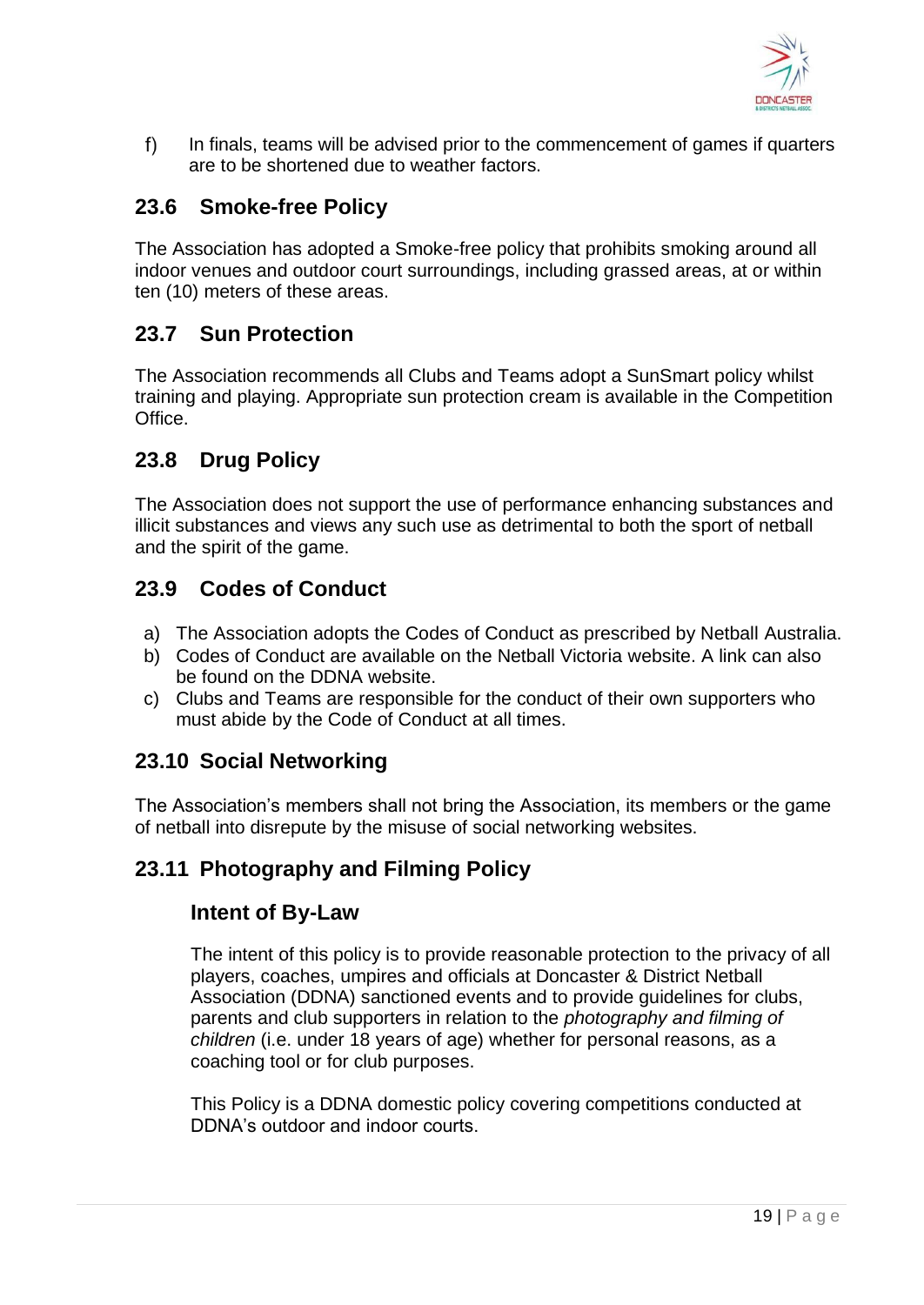

# **By-Law Background and Rationale**

There is an implied consent with all DDNA registrations that any participant maybe photographed during any DDNA sanctioned event.

The DDNA does however acknowledge the right of privacy of **all** participants at any DDNA sanctioned event.

The DDNA acknowledge that there are specific instances where the taking of any image may be prohibited under law or specific order; including by not limited to family law matters, wards of the state, restraining orders and witness protection.

The DDNA acknowledge that a participant's family member and/or friend may have a reasonable expectation, either of their own motion or at the participants request, to photograph or film that participant during any particular event that the participant is involved in.

The DDNA has a responsibility to manage the photography and filming of children (under the age of 18) as part of our risk management. Photography and filming **must** only be undertaken at DDNA sanctioned events for three purposes:

- Participant's and their family's personal use;
- Player/Umpire training and development; or
- Club/Association promotion and publicity.

The DDNA acknowledges that photography and filming can also be undertaken through modern technology such as the use of Smart Phones, Go-Pro's and other similar devices and not just limited to the traditional 'camera and lens'.

#### **How the By-Law works**

It is deemed that all clubs, teams, officials, players and members are aware of these by-laws, their affects and any responsibilities conferred within.

It is the responsibility of all Clubs to ensure all teams, players, officials, members, parents and supporters are aware of the DDNA Photography and Filming Policy.

All DDNA registrations have an implied consent for photography and/or filming, it is therefore the responsibility of all Clubs to ensure that their Officials and the DDNA are aware of any members under the age of 18 who are not to be photographed or filmed for legal reasons or who have withdrawn their consent for any reason. The onus is on the Clubs to provide this information.

Concerns regarding inappropriate photography or filming should be reported to the DDNA Office Supervisor on duty. DDNA will be responsible for addressing the matter.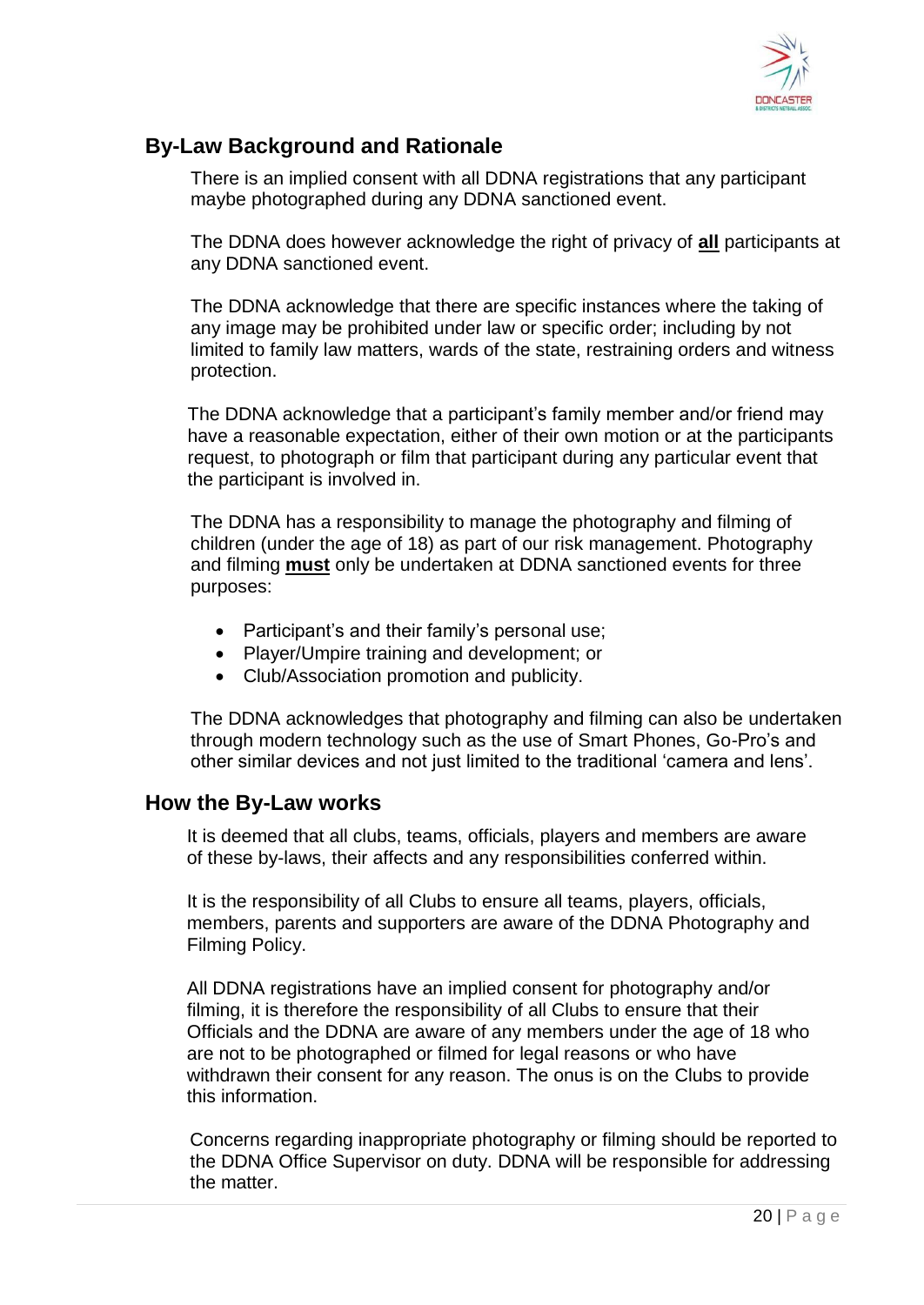

Should member/s of the media or professional photographers be present on the grounds acquiring images, they shall wear an official DDNA jacket or a jacket that clearly identifies their role.

#### **The By-Law**

There are **no restrictions** on a participant's family and/or friends from taking photographs or filming of the children participating in netball games provided the images are for personal use.

DDNA requests all Clubs/Teams to take a common-sense approach to the issue of photography and filming. This approach **should** include obtaining consent from all parties involved in that sanctioned event. The onus of obtaining consent is on the club/team/individual wanting to take photographs or films. The club/team/individual **should** notify the DDNA officials of this consent and their intent to take photographs and/or films. Notification of a DDNA official can be through email prior to the sanctioned event or in person at the sanctioned event.

Consent may be withdrawn at any time. Where consent is withdrawn any photography and/or filming **must** cease immediately.

The onus of proof related to both any photography and/or filming and consent is on the club/team/individual.

To avoid any doubt, this means that the use of a Smart Phones, Go-Pro's, Cameras and lens will be deemed to have been used for the purpose of photography and/or filming.

#### **Penalty: Photography and/or filming concerns**

Where legitimate concerns have been raised related to photography or filming any DDNA official, on assessment of those concerns, **may** require the offending club/team/individual to cease photography and/or filming immediately.

Without any requirement for a hearing failure to immediately cease photography and/or filming **will** result in that club/team associated with the club/team/individual being deemed to have forfeited that specific event. The decision is reviewable on appeal.

Subsequent or repeat offending **will** result in that club/team associated with the club/team/individual in being deemed to have forfeited that specific event and **may** result in further sanction under these by-laws on a hearing.

To avoid any doubt, this means, that where a club/team/individual has been required to cease photographing and/or filming and fails to do so, then that club/team related to that incident will lose any competition points from that incident.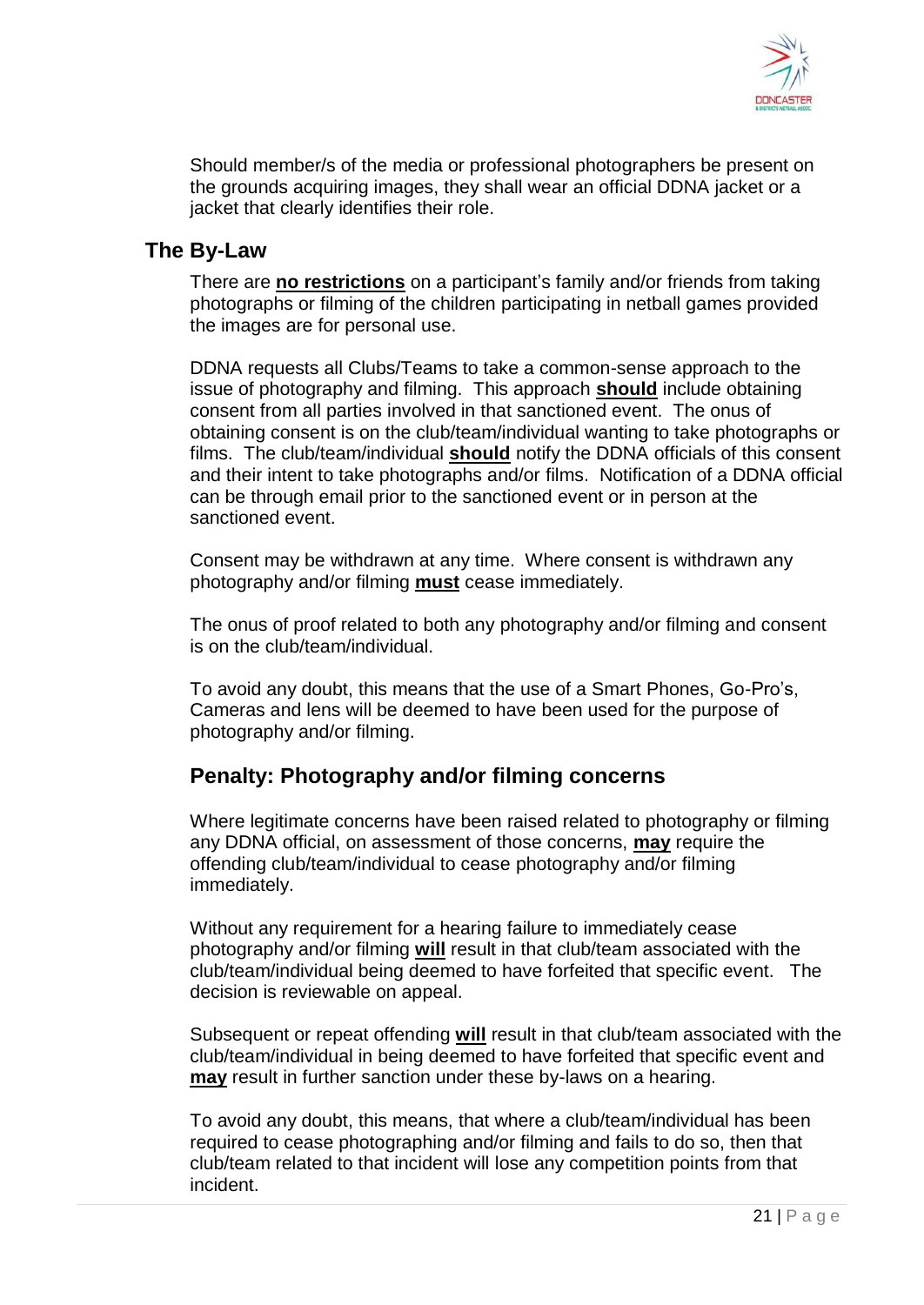

# **24 MULTICULTURALISM**

The Association will embrace all cultures, religions and beliefs, and make the appropriate adjustments to rules and By-laws to promote the enjoyment and participation in the game of netball.

## **25 SPONSORHIPS**

Clubs or Teams must advise the Association in writing and obtain the approval for its intention to seek sponsorship. This is to ensure that the interests of the Association's sponsors are given priority.

## **26 COMPLAINTS PROCEDURE**

- a) Any complaint must be made in accordance with the Netball Victoria Competition Regulations, Part IV – Complaints Procedure. The link to these regulations can be found on DDNA's website.
- b) With respect to Sub Clause 7.5 of the Netball Victoria Competition Regulations, Part IV – Complaints Procedure, governing a period in which a complaint must be made, "working days" is deemed to be Monday to Friday.

## **27 GRIEVANCE & DISCIPLINARY PROCEDURE**

- a) The Hearing Officer will impose the prescribed penalty for any member, Club or Team who fails to adhere to these By-laws.
- b) A Team or Club that does not agree with a penalty or action made under this Bylaw may advise within fourteen (14) working days of their intention to appeal.
- c) An appeal is made according to the Netball Victoria Competition Regulations Part VI, Clause 12.
- d) An appeal is made to the Appeal Committee who is constituted by the President and two (2) committee members who are not conflicted or affected by the appeal. The decision of the Appeal Committee is final.

## **28 PROTESTS**

A team wishing to protest the official score sheet must:

- a) Not sign the official score sheet and notify the Office Supervisor on duty of the intention to protest; and
- b) Clubs or Teams must then lodge the protest in writing and forward to the Association's Administrator within two (2) working days of the conclusion of the match.

## **29 SPECIAL CIRCUMSTANCES**

- a) Where this By-law is silent, a decision can be made by the Committee that ensures the integrity of the game and the Association is maintained at all times.
- b) The Committee may, in using its reasonable discretion, in exceptional or extenuating circumstances, alter or waive the requirements set out in the By-Laws relating to the Association.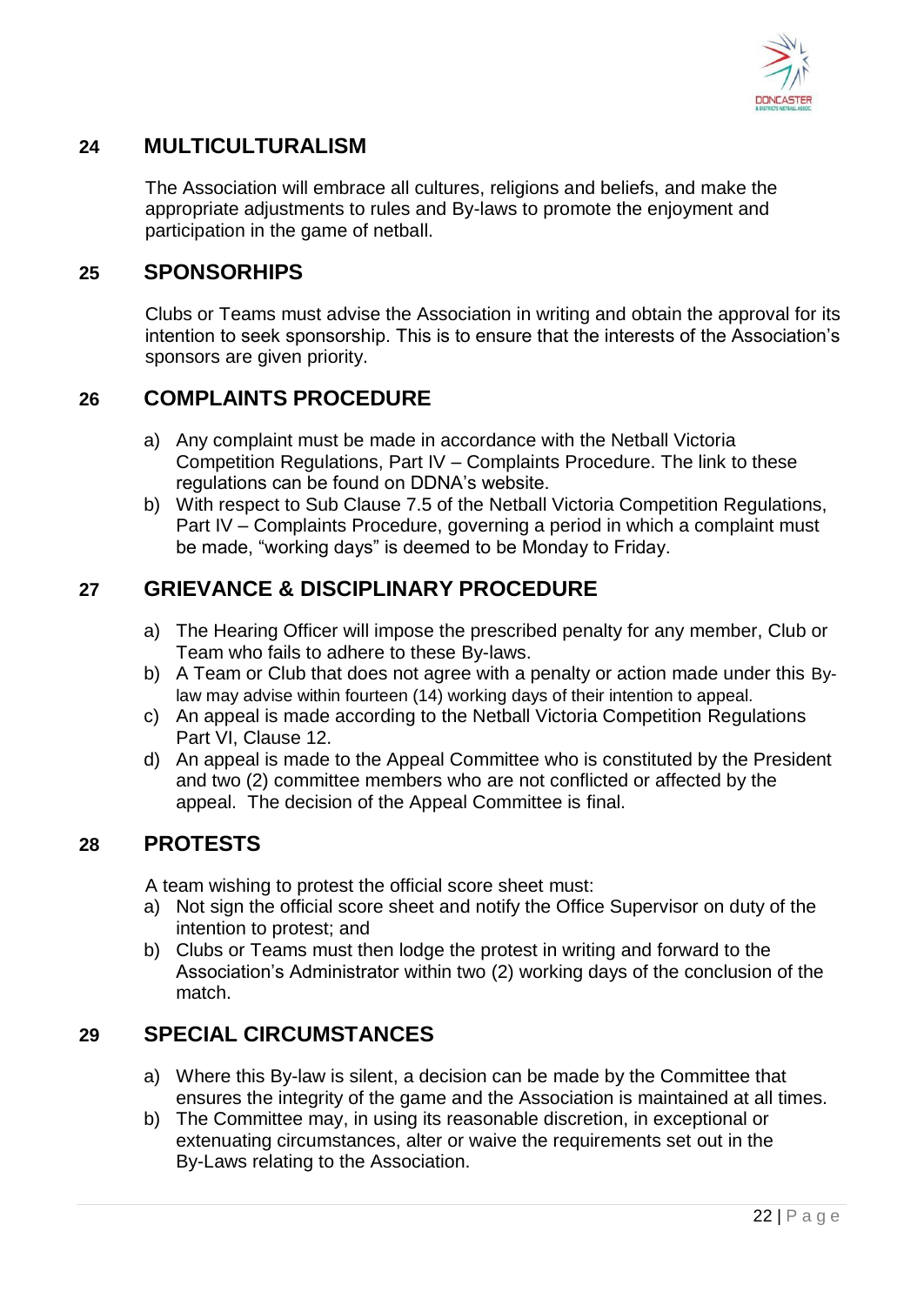

#### **30 INDEMNITY**

Except where provided or required by law and such cannot be excluded, the Association and its respective members are absolved from all liability however arising from injury or damage, however cased, whilst participating as a member.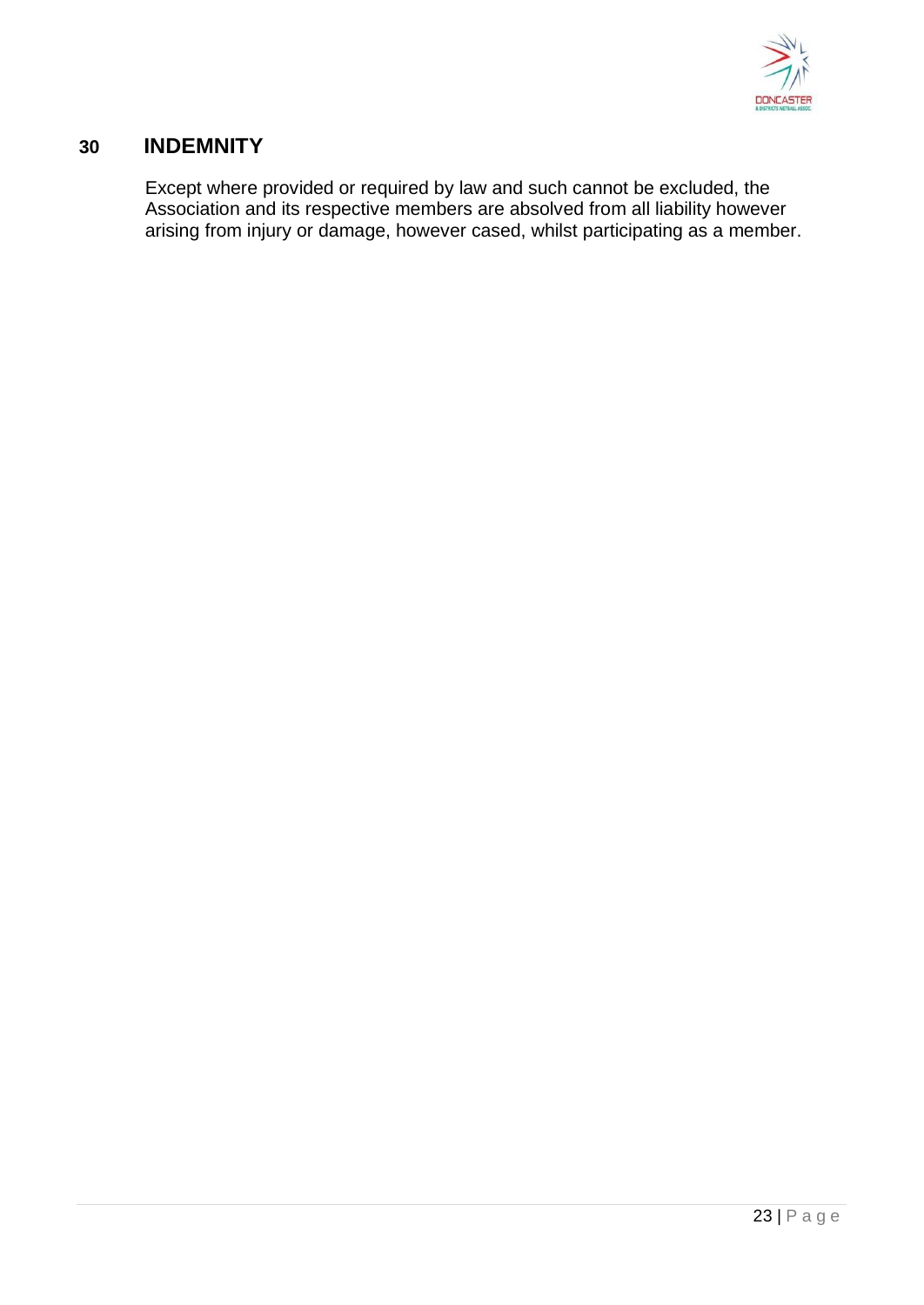





change ends. chosen Bench Area and not move or Coaches/Players/Officials must stay in

of Umpire. not interfere or obstruct view or movement Coaches/Players/Officials/Spectators must

ONLY TWO SCORERS to stand in Centre Third

way to & not to interfere with Umpire. to move along SIDE LINE ONLY & must give ONLY ONE COACH allowed for U/9 & U/11

**Apple 1994**<br> **Apple 1994**<br> **Apple 101**<br> **Apple 101 Court 6 participants only.**<br> **Apple 101 Court 6 participants only.**